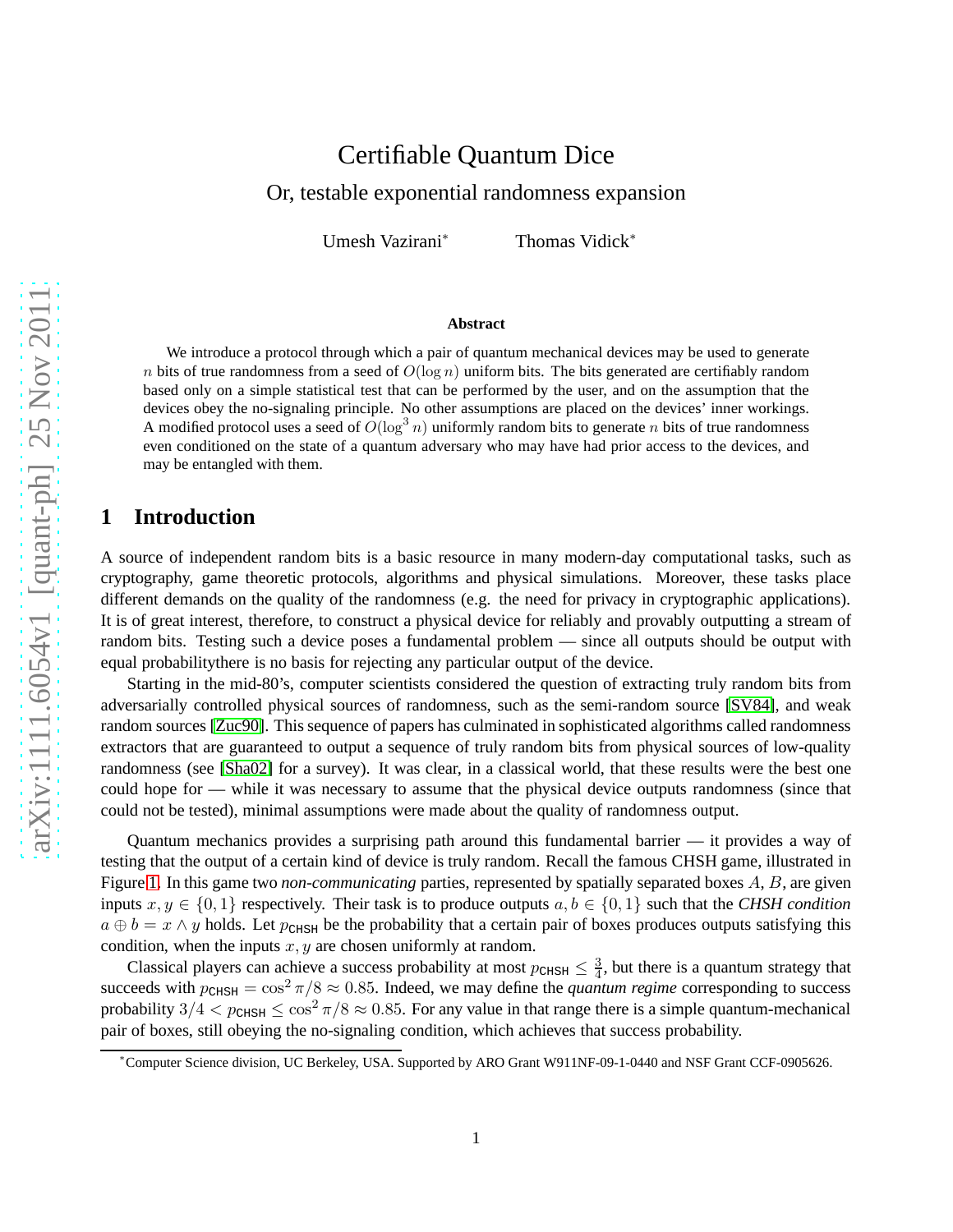

<span id="page-1-0"></span>Figure 1: The CHSH game. Any pair of boxes A, B is characterized by a distribution  $p(a, b|x, y)$  which is required to be *no-signaling*: the marginal distribution of b is independent of x, and that of  $\alpha$  is independent of  $y$ .

These well-known facts have a striking consequence: any boxes producing correlations that fall in the quantum regime *must be randomized*! Indeed, deterministic boxes are inherently classical, so that their success probability must fall in the classical regime  $p_{\text{CHSH}} \leq 3/4$ . Hence a simple *statistical test* guaranteeing the presence of randomness, under a single assumption on the process that produced the bits: that it obeys the no-signaling condition. This powerful observation was first made in Colbeck's Ph.D. thesis [\[Col09\]](#page-14-0) (see also [\[CK11\]](#page-14-1) for an expanded version). The idea was then developed in a paper by Pironio et. al. [\[PAM](#page-15-3)<sup>+</sup>10], where the first quantitative bounds on the amount of randomness produced were shown.

#### **An efficient and testable randomness-generation protocol**

This method of generating randomness is not very efficient. Choosing a pair of inputs for the boxes requires 2 bits of randomness, so the 2 bits that are output certainly do not contain more randomness than was used.<sup>[1](#page-1-1)</sup>

Instead, consider the following randomness-efficient protocol. Let  $n$  be the target number of random bits to be generated, and  $\varepsilon$  a "security" parameter. Inputs in the protocol are grouped in  $m = C \left[ n \log(1/\varepsilon) \right]$ successive blocks of  $k = 10 \lceil \log^2 n \rceil$  pairs of inputs each, where C is a large constant. Inputs in a given block consist of a fixed pair  $(x, y)$  repeated k times. Most blocks use the  $(0, 0)$  input, but approximately  $10^3 \lceil \log(1/\varepsilon) \rceil$  of them are selected at random and marked as "Bell" blocks. In those blocks a random pair of inputs  $(x, y) \in \{0, 1\}^2$  is chosen, and used as inputs throughout the block. Finally, the sequence of outputs produced by the boxes is accepted if, in every block, the CHSH constraint is satisfied by at least 0.84k of the blocks's input/output pairs.<sup>[2](#page-1-2)</sup>

The following theorem shows that this protocol (formally described as Protocol A in Figure [2\)](#page-2-0) can be used to generate certifiably random bits.

<span id="page-1-3"></span>**Theorem 1.** *There exists a constant*  $C > 1$  *such that the following holds. Let*  $\epsilon > 0$  *be given, and* n *an integer.* Set  $\Delta = 10^3$  [log( $1/\varepsilon$ )], and  $\ell = C$  n. Let  $(\mathcal{A}, \mathcal{B})$  be an arbitrary pair of no-signaling boxes used to execute *Protocol A,* B *the random variable describing the bits output by* B *in protocol A, and CHSH the event that the boxes' outputs are accepted in the protocol. Then for all large enough* n *at least one of the following holds :*

- *Either*  $H_{\infty}^{\varepsilon}(B|CHSH) \geq n$ ,
- $Or \Pr (CHSH) \leq \varepsilon$ .

<span id="page-1-1"></span><sup>&</sup>lt;sup>1</sup>In fact, one may show that boxes having a probability of success in the CHSH game that is close to the optimal quantum value produce at most 1.25 random bits per use, on average  $[PAM^+10]$ .

<span id="page-1-2"></span><sup>&</sup>lt;sup>2</sup>Note that honest boxes, playing each round independently, will indeed satisfy the CHSH condition in each block on average with probability  $1 - 2^{-\Omega(\log^2 n)}$ , so that by a union bound it is very unlikely that they will fail the CHSH condition in any of the blocks.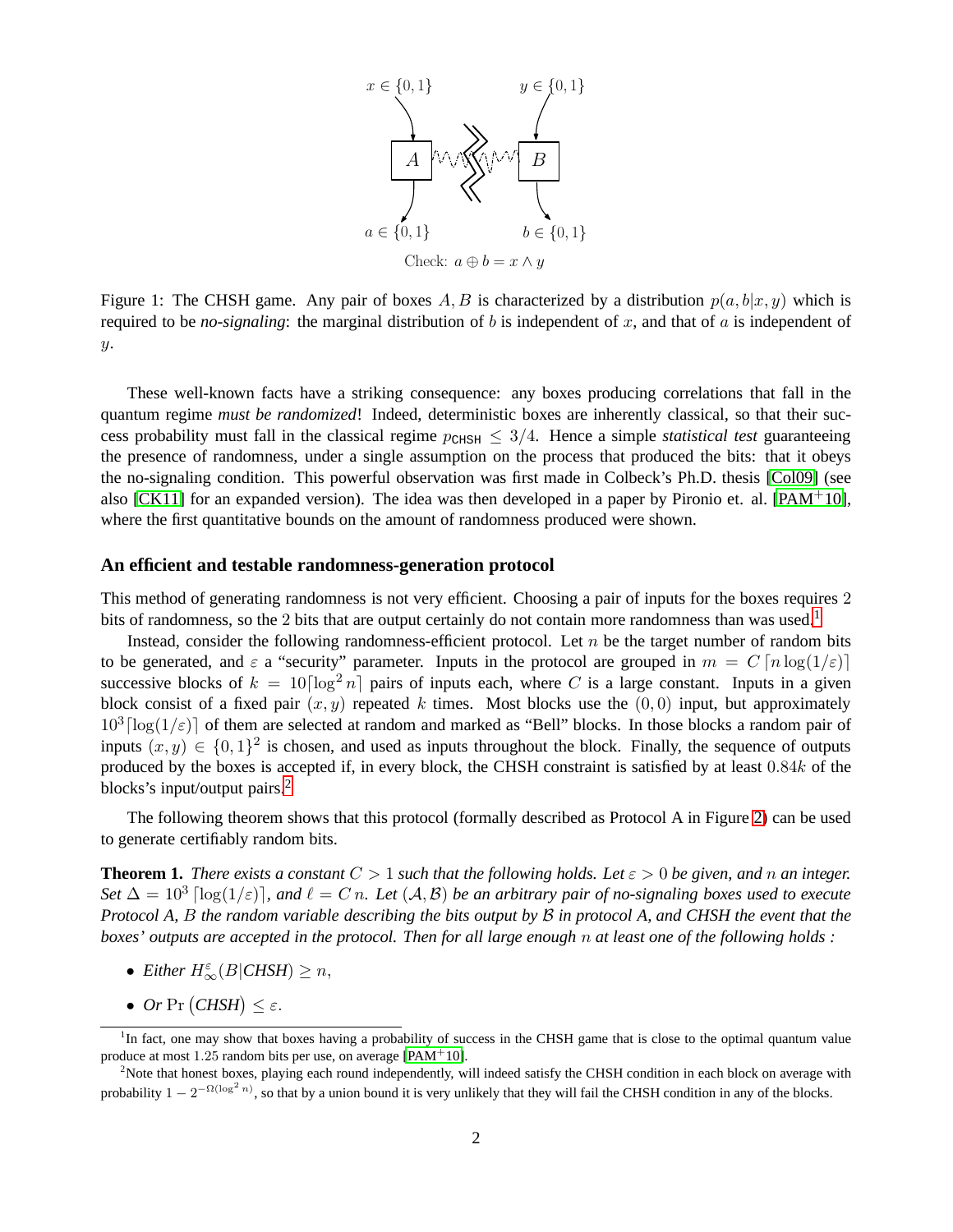#### **Protocol A**

- 1. Let  $\ell$ ,  $\Delta$  be two integers given as input. Set  $k = \lceil 10 \log^2 \ell \rceil$  and  $m = \Delta \ell$ .
- 2. Choose  $T \subseteq [m]$  uniformly at random by selecting each position independently with probability  $1/\ell$ .
- 3. Repeat, for  $i = 1, \ldots, m$ :
	- 3.1 If  $i \notin T$ , then
		- 3.1.1 Set  $x = y = 0$  and choose x, y as inputs for k consecutive steps. Collect outputs  $a, b \in \{0, 1\}^k$ .
		- 3.1.2 If  $a \oplus b$  has more than  $[0.16k]$  1's then reject and abort the protocol. Otherwise, continue.
	- 3.2 If  $i \in T$ .
		- 3.2.1 Pick  $x, y \in \{0, 1\}$  uniformly at random, and set  $x, y$  as inputs for k consecutive steps. Collect outputs  $a, b \in \{0, 1\}^k$ .
		- 3.2.2 If  $a \oplus b$  differs from  $x \wedge y$  in more than  $\lceil 0.16k \rceil$  positions then reject and abort the protocol. Otherwise, continue.
- 4. If all steps accepted, then accept.

<span id="page-2-0"></span>Figure 2: Protocol A uses  $O(\Delta \log \ell)$  bits of randomness and makes  $O(\ell \log^2 \ell)$  uses of the boxes. Theorem [1](#page-1-3) shows that  $\Omega(\ell)$  bits of randomness are produced, with security  $\varepsilon = \exp(-\Omega(\Delta)).$ 

*Moreover, Protocol A requires*  $O(\log n \log(1/\varepsilon))$  *bits of randomness, and makes*  $O(n \log^2 n \log(1/\varepsilon))$  *uses of the boxes.*

We note that the second condition in the theorem is necessary, as there is always an unavoidable chance that the boxes successfully guess their whole inputs, and deterministically produce matching outputs. The theorem guarantees that the probability of this happening can be bounded by an inverse-exponential in the number of random bits used.

The theorem as stated only guarantees that the bits output by the device have large (smooth) min-entropy. In order to obtain bits that are (close to) uniformly random, one may apply an extractor. There exists efficient constructions of such devices which will convert B into roughly  $H_{\infty}^{\varepsilon}(B|CHSH)$  bits that are  $\varepsilon$ -close, in statistical distance, to uniform. In order to do so, the best extractors will require an additional  $O(\log n)$  many uniformly random bits to be used as seed [\[GUV07\]](#page-14-2).

Compared to the basic procedure outlined earlier, Protocol A uses two main ideas in order to save on the randomness required. The first idea is to restrict the inputs to  $(0, 0)$  most of the time. Only a few randomly placed checks (the Bell blocks) are performed in order to verify that the boxes are generating their inputs honestly. This idea was already used in [\[PAM](#page-15-3)<sup>+</sup>10], and led to a protocol with a quadratic  $\sqrt{n} \to n$  expansion of randomness.

The second idea is to systematically group inputs to the boxes into blocks of  $k$  successive, identical pairs and check that the CHSH correlations are satisfied on average *in every block*. This is necessary: if one was to only check that the CHSH condition is satisfied on average over the whole protocol, then boxes systematically producing the outputs  $(0, 0)$  would lead to a large — close to  $100\%$  — violation. Hence the more robust checking that we perform forces the boxes to play "honestly" and produce randomness in essentially every block.

Moreover, the block structure of the inputs also plays a key role in the analysis of the protocol, which is based on the definition of a simple "guessing game", explained in Section [3.](#page-6-0) The main point is that if box  $B$ 's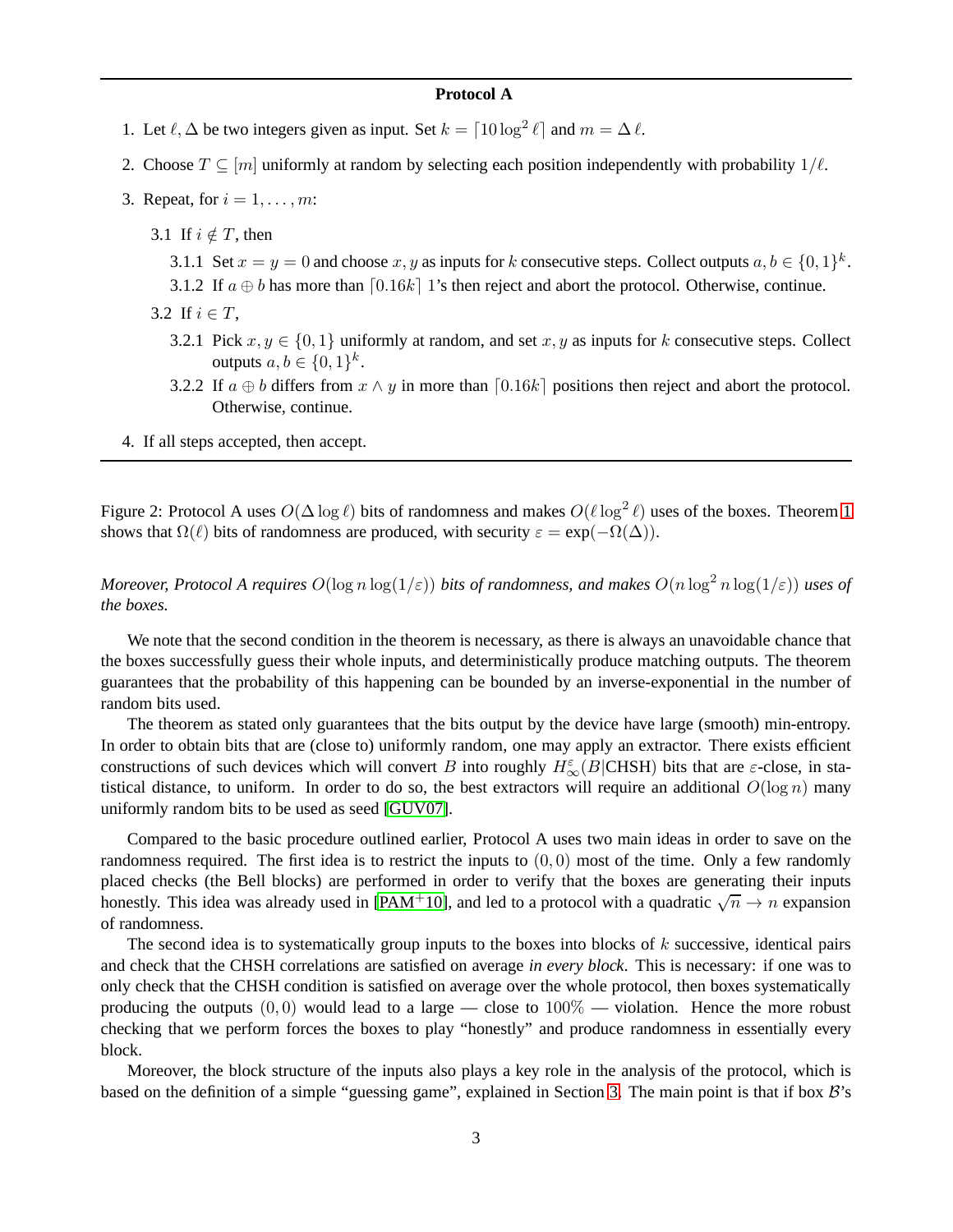output in a certain block is likely to be a particular string, then Alice, given access to  $A$ , can guess  $B$ 's input  $y \in \{0, 1\}$  based on whether A's output is "close" or "far" in Hamming distance from that particular string. This provides a way for Alice to guess  $\mathcal{B}$ 's input with probability greater than  $1/2$ , violating the no-signaling condition placed on the boxes. This style of reasoning can be used to establish that  $\mathcal{B}'$ 's output must have high min-entropy, thus yielding Theorem [1.](#page-1-3) The proof is given in Section [4.](#page-8-0)

To understand the significance of Theorem [1,](#page-1-3) it may be instructive to recall the common paraphrasing of Einstein's quote from his 1926 letter to Max Born expressing his unhappiness with quantum mechanics as "God does not play dice with the Universe." Clearly a device based on quantum mechanics can be used to generate randomness — simply prepare a qubit in the  $|0\rangle$  state, apply a Hadamard gate, and measure the resulting state in the computational basis: the outcome is a uniformly random bit. However, in addition to believing the correctness of quantum mechanics, to trust that such a device produces random bits one must believe that the manufacturer is trustworthy, experimentally skilled, and that the device is always well calibrated. These difficulties are compounded by the fact that the postulates of quantum physics forbid any classical observer from getting more than a small probabilistic digest of the internal quantum state of the system. The randomness generation protocol presented above has the property that the output is guaranteed to be random based only on the observed correlations in the output (violations of Bell inequalities), and on the relativistic assumption that information does not travel faster than light. In this sense it might be appropriate to deem that it is "Einstein certifiable"!

#### **Quantum adversaries**

We have described a simple protocol that guarantees the production of bits that are statistically close to uniform. Suppose these random bits were used later in an interactive cryptographic protocol. In that case it is crucial that the bits generated appear close to uniform not only to the (honest) user of the protocol, but also to any adversary in the cryptographic protocol.

For concreteness, consider the following catastrophic scenario: the maker of the boxes, call her Eve, inserted an undetectable "back-door" by not only entangling  $A$  and  $B$  together, but extending this entanglement to reach into her own, private, laboratory. Eve knows that the protocol mostly uses 0's as inputs to  $\beta$ . Betting on this she repeatedly makes a specific measurement on her system, which reliably produces the same output as  $\beta$  in case its input was a 0. If we assume that  $\mathcal{B}$ 's outputs are uniformly distributed then such a strategy does not obviously violate the no-signaling constraint between  $\beta$  and Eve. But Eve learns most of  $\beta$ 's output: while in isolation it may be random, it is totally insecure!

We rule out this scenario by showing an analogue to Theorem [1](#page-1-3) which also holds in the presence of a quantum adversary. The theorem applies to a slight variant of the protocol used in the previous section, described as Protocol B in Figure [3.](#page-10-0) The main differences are that the number of random bits used in that protocol is slightly larger,  $O(\log^3 n)$  instead of  $O(\log n)$ , and the protocol is based on using an "extended" version of the CHSH game, which will be introduced in Section [5.](#page-9-0)

<span id="page-3-0"></span>**Theorem 2.** Let  $\alpha, \gamma > 0$  be such that  $\gamma \leq 1/(10 + 8\alpha)$ , and n an integer. Set  $C = \lceil 100 \alpha \rceil$ , and  $\ell = n^{1/\gamma}$ . *Let* (A,B) *be an arbitrary pair of no-signaling boxes used to execute Protocol B, CHSH the event that the boxes' outputs are accepted in the protocol, and* B′ *the random variable describing the bits output by* B*, conditioned on CHSH. Let* E *be an arbitrary quantum system, possibly entangled with* A *and* B*, but such that no communication occurs between* A,B *and* E *once the protocol starts. Then for all large enough* n *at least one of the following holds:*

- *Either*  $H_{\infty}^{\varepsilon}(B'|E) \geq n$ ,
- $Or \Pr (CHSH) \leq \varepsilon$ ,

where  $\varepsilon = n^{-\alpha}$ . Moreover, Protocol B uses only  $O(\gamma^{-3} \log^3 n)$  bits of randomness.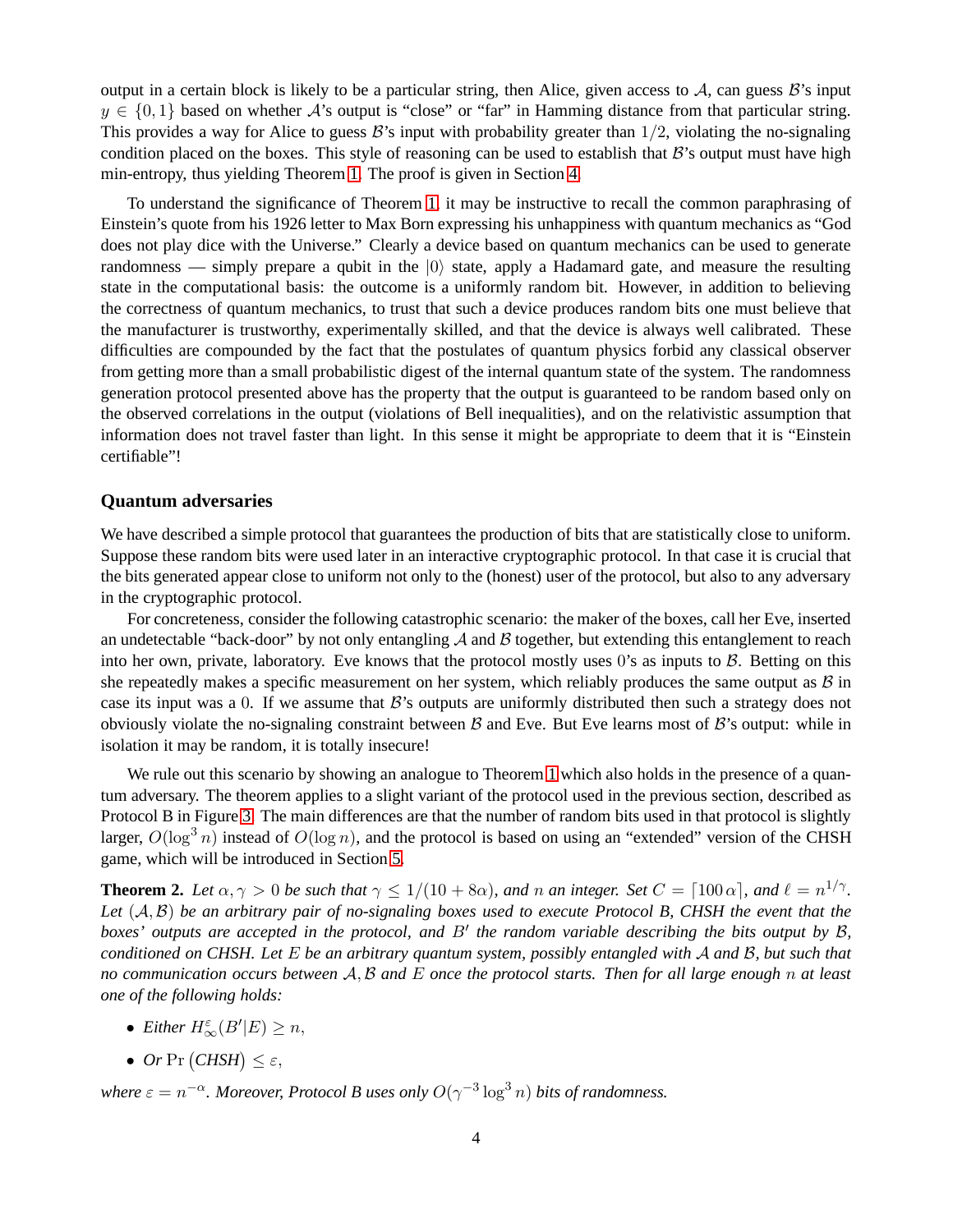Indication that dealing with quantum, rather than classical, adversaries may present substantial new difficulties may be found in the area of strong extractor constructions. There are examples of such constructions, secure against classical adversaries, that dramatically fail in the presence of quantum adversaries with even smaller prior information  $[GKK^+08]$  $[GKK^+08]$ . Luckily, other constructions, such as a very efficient construction due to Trevisan [\[Tre01\]](#page-15-4), have been shown secure even against quantum adversaries [\[TS09,](#page-15-5) [DPRV09\]](#page-14-4). One may use such a "quantum-proof" extractor in order to efficiently transform the bits output in Protocol B into ones that are statistically close to uniform even from the point of view of the adversary at the cost of an additional  $O(\log^2 n)$  bits of fresh randomness.

A reason to think that the power of a quantum adversary in learning  $\mathcal{B}$ 's output may be limited comes from a delicate property of entanglement, its *monogamy* [\[Ter04\]](#page-15-6). Informally, monogamy states that a tripartite entangled state  $|\Psi\rangle_{ABE}$  cannot be maximally entangled both between A and B and between B and E. Since Protocol B enforces very strict correlations between the outputs of  $A$  and  $B$ , one may hope that these correlations will pre-empt any strong correlation between  $\beta$  and an arbitrary  $E$ .

Interestingly, the proof of Theorem [2](#page-3-0) makes crucial use of the properties of a specific construction of a quantum-proof extractor, based on Trevisan's construction and the  $t$ -XOR code, that was first outlined in [\[DV10\]](#page-14-5). This construction is used to prove the following information-theoretic lemma. The lemma gives an operational interpretation to a random variable having small smooth min-entropy conditioned on a quantum system, and may be of independent interest.

<span id="page-4-0"></span>**Lemma 3.** *Let* ρXE *be a state such that* X *is a classical random variable distributed over* m*-bit strings, and* E is an arbitrarily correlated quantum system. Let  $\varepsilon, \delta > 0$ , and  $K = H_{\infty}^{\varepsilon}(X|E)$ . Then there exists a subset  $V \subseteq [m]$  *of size*  $v = |V| = O(K \log^2 m)$ , and for every *v*-bit string z a measurement  $M_z$  on E such that, with *probability at least*  $\Omega(\varepsilon^6/m^6)$ ,  $M_{X_V}$  *produces a string Y that agrees with X in a fraction at least*  $1-\frac{1}{\log m}$  *of positions.*

In essence Lemma [3](#page-4-0) states that, given access to some of the bits of X (the ones indexed by  $V$ ), and to the quantum system  $E$ , one can predict the remainder of the string  $X$  with inverse-polynomial success probability. In the range of large K (at least inverse-polynomial in  $m$ ), this is much higher than the inverse-exponential probability that one would get by measuring  $E$  directly, without using any "advice" bits.

The proof of lemma [3](#page-4-0) mostly follows from the proof of security of Trevisan's extractor against quantum adversaries presented in [\[DPRV09\]](#page-14-4). Since however it does not follow as a black-box, we give a detailed outline of the proof of the lemma in Appendix [B.](#page-17-0)

**Related work.** Two concurrent and independent papers, the first by Fehr, Gelles and Schaffner [\[FGS11\]](#page-14-6) and the second by Pironio and Massar [\[PM11\]](#page-15-7) showed the security of a randomness-generation scheme against quantum adversaries in the generic setting in which the violation of *any* Bell inequality is observed. While this approach initially only leads to a polynomial expansion of randomness, both works show that by combining the use of two pairs of devices (that is, four non-communicating boxes in total), one can also obtain a scheme with exponential expansion (in fact, this idea was already suggested in  $[PAM<sup>+</sup>10]$ ). The fact that such a composition technique works crucially relies on the original scheme being secure against quantum adversaries.

The guarantees on the amount of randomness, and its security, that are obtained in these works rely on the estimation of the average violation of a Bell inequality throughout a "generic" protocol. In contrast, our result is more tailored to the actual protocol we introduce, as well as to the use of the CHSH inequality itself. We see this as a benefit: by providing a simpler, more direct analysis, we hope that our approach may lead to further improvements, and may be more easily adaptable to a variety of settings. For instance, taking such a direct approach leads us to a protocol achieving exponential expansion with only one device (two boxes) instead of two. The protocol's simplicity contrasts with the relatively involved composition technique that needs to be performed in order to achieve the same expansion in [\[FGS11\]](#page-14-6) and [\[PM11\]](#page-15-7).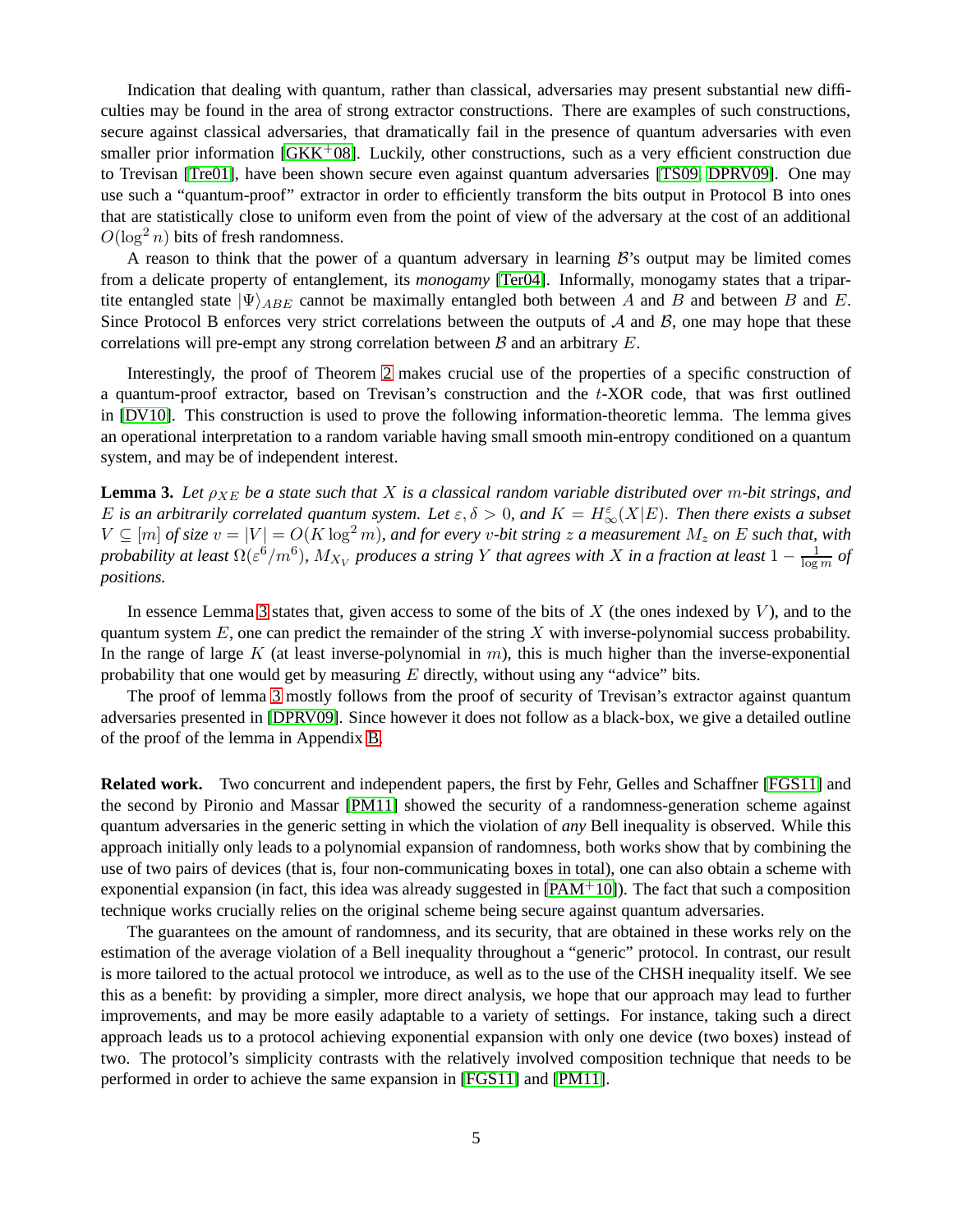Recent work by Colbeck and Renner [\[CR11\]](#page-14-7) studies a related question, that of improving the quality of a given source of weak randomness. Specifically, they show that if one is given access to a so-called Santha-Vazirani source then one can produce bits that are guaranteed to be statistically close to uniform by using the violation of a specific Bell inequality by a pair of untrusted no-signaling devices.

**Organization of the paper.** We begin with some preliminaries in Section [2.](#page-5-0) In Section [3](#page-6-0) we introduce the *guessing game*, an important conceptual tool in the proofs of both Theorem [1](#page-1-3) and Theorem [2.](#page-3-0) In Section [4](#page-8-0) we prove Theorem [1,](#page-1-3) while Theorem [2](#page-3-0) is proven in Section [5.](#page-9-0) The proof of Lemma [3](#page-4-0) mostly follows from known results, and is relegated to Appendix [B.](#page-17-0)

# <span id="page-5-0"></span>**2 Preliminaries**

**Notation.** Given two *n*-bit strings x, y we let  $d_H(x, y) = \frac{1}{n} \sum_{i=1}^n |x_i - y_i|$  denote their relative Hamming distance. For  $i \in [n]$ , we let  $x_i$  be the *i*-th bit of x, and  $x_{\le i}$  its  $(i - 1)$ -bit prefix.

**Classical random variables.** Given a random variable  $X \in \{0, 1\}^n$ , its min-entropy is

$$
H_{\infty}(X) = -\log \max_{x} \Pr(X = x).
$$

For two distributions  $p, q$  on a domain  $D$ , their statistical distance is

$$
||p - q||_1 := (1/2) \sum_{x \in D} |p(x) - q(x)|_1.
$$

This notion of distance can be extended to random variables with the same range in the natural way. Given  $\epsilon > 0$ , the smooth min-entropy of a random variable X is

$$
H_{\infty}^{\varepsilon}(X)=\sup_{Y,\, \|Y-X\|_1\leq \varepsilon}H_{\infty}(Y).
$$

The following simple claim will be useful.

<span id="page-5-1"></span>**Claim 4.** *Let*  $\alpha, \varepsilon > 0$  *and* X *a random variable such that*  $H_{\infty}^{\varepsilon}(X) \leq \alpha$ . Then there exists a set B such that  $Pr(X \in B) \geq \varepsilon$  and for every  $x \in B$ , it holds that  $Pr(X = x) \geq 2^{-\alpha}$ .

*Proof.* Let B be the set of x such that  $Pr(X = x) \ge 2^{-\alpha}$ , and suppose  $Pr(X \in B) < \varepsilon$ . Define Y so that  $Pr(Y = x) = Pr(X = x)$  for every  $x \notin B$ ,  $Pr(Y = x) = 0$  for every  $x \in B$ . In order to normalize Y, introduce new values z such that  $Pr(X = z) = 0$ , and extend Y by defining  $Pr(Y = z) = 2^{-\alpha-1}$  until it is properly normalized. Then  $||Y - X||_1 < \varepsilon$  and  $H_{\infty}(Y) > \alpha$ , contradicting the assumption on the smooth min-entropy of X. min-entropy of  $X$ .

**Quantum states.** Let X be a register containing a classical random variable, which we also call X, and  $E$  a register containing a quantum state, possibly correlated to  $X$ . Then the whole system can be described using the cq-state (cq stands for classical-quantum)  $\rho_{XE} = \sum_x p_X(x)|x\rangle\langle x| \otimes \rho_x$ , where for every  $x \rho_x$  is a density matrix, i.e. a positive matrix with trace 1. Given such a state, the guessing entropy  $p_{guess}(X|E)$  is the maximum probability with which one can predict  $X$ , given access to  $E$ . Formally, it is defined as

$$
p_{guess}(X|E)_{\rho} = \sup_{\{M_x\}} \sum_x p_X(x) \text{Tr}(M_x \rho_x),
$$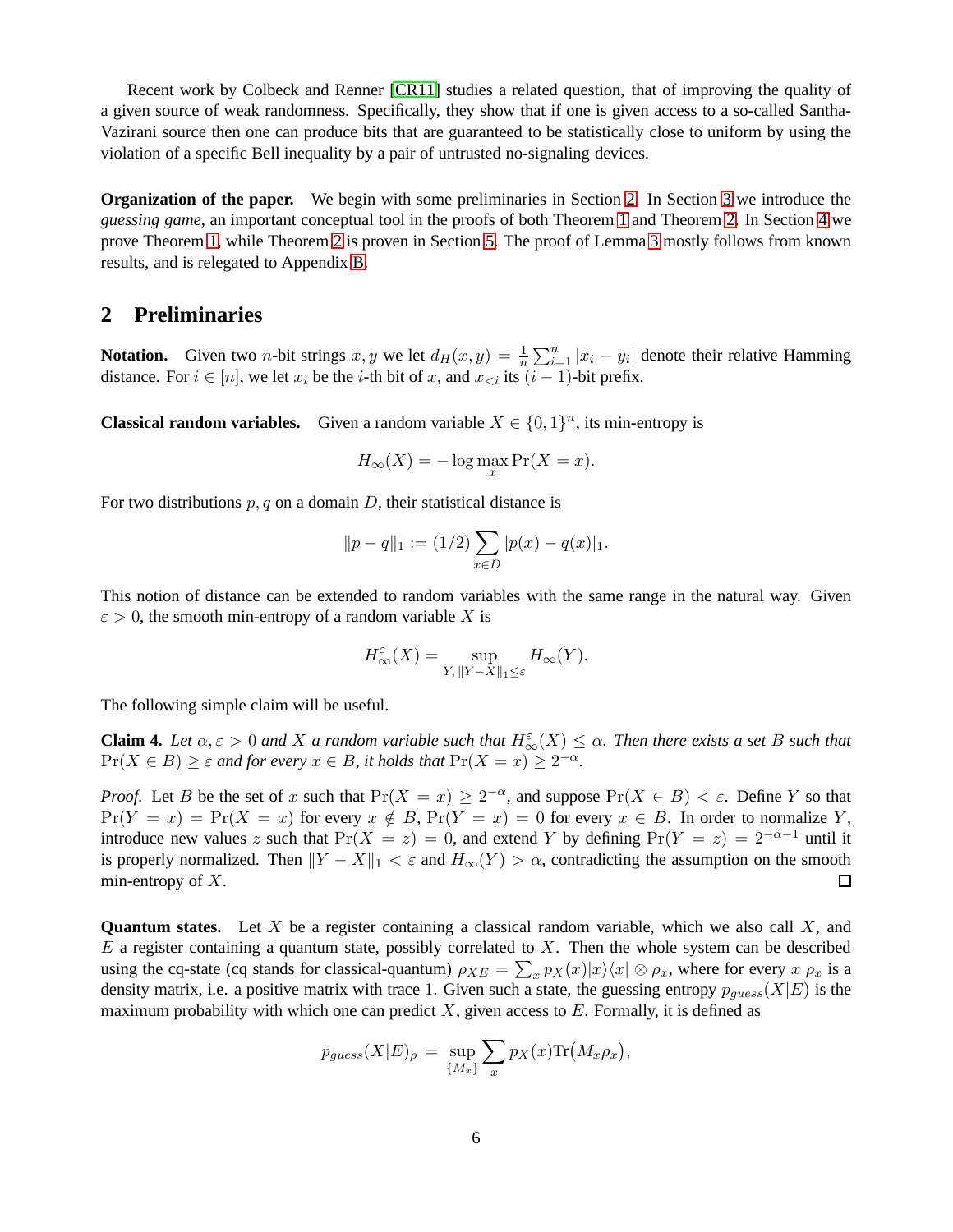where the supremum is taken over all projective operator-valued measurements (POVMs) on  $E<sup>3</sup>$  $E<sup>3</sup>$  $E<sup>3</sup>$ . The conditional min-entropy can be defined through the guessing entropy as  $H_{\infty}(X|E)_{\rho} = -\log p_{guess}(X|E)_{\rho}$  [\[KRS09\]](#page-14-8). We will often omit the subscript  $\rho$ , when the underlying state is clear. The appropriate distance measure on quantum states is the trace distance, which derives from the trace norm  $||A||_{tr} = Tr(\sqrt{A^{\dagger}A})$ . This lets us define a notion of smooth conditional min-entropy:  $H_{\infty}^{\varepsilon}(X|E)_{\rho} = \sup_{\sigma_{XE}} \log_{XE} |\sigma_{XE} - \rho_{XE}||_{tr} \leq \varepsilon H_{\infty}(X|E)_{\sigma}$ , where here the supremum is taken over all sub-normalized cq-state  $\sigma_{XE}$ . As in the purely classical setting, it is known that this measure of conditional min-entropy is the appropriate one from the point of view of extracting uniform bits [\[Ren05\]](#page-15-8): if  $H_{\infty}^{\varepsilon}(X|E) = K$  then  $K - O(\log 1/\varepsilon)$  bits can be extracted from X that are  $\varepsilon$ -close to uniform, even from the point of view of E.

**The CHSH game.** The following game was originally introduced by Clause, Horne, Shimony and Holt [\[CHSH69\]](#page-14-9) to demonstrate the non-locality of quantum mechanics. Two collaborating but non-communicating parties, Alice and Bob, are each given a bit  $x, y \in \{0, 1\}$  distributed uniformly at random. Their goal is to produce bits a, b respectively such that  $a \oplus b = x \wedge y$ . It is not hard to see that classical parties (possibly using shared randomness) have a maximum success probability of  $3/4$  in this game. In contrast, quantum mechanics predicts that the following strategy, which we will sometimes refer to as the "honest" strategy, achieves a success probability of  $\cos^2(\pi/8) \approx 0.85$ . Alice and Bob share an EPR pair  $|\Psi\rangle = \frac{1}{\sqrt{2}}$  $\frac{1}{2}|00\rangle + \frac{1}{\sqrt{2}}$  $\frac{1}{2}$ |11). Upon receiving her input, Alice measures either in the computational  $(x = 0)$  or the Hadamard  $(x = 1)$  basis. Bob measures in the computational basis rotated by either  $\pi/8$  ( $y = 0$ ) or  $3\pi/8$  ( $y = 1$ ). One can then verify that, for every pair of inputs  $(x, y)$ , this strategy produces a pair of correct outputs with probability exactly  $\cos^2(\pi/8)$ .

# <span id="page-6-0"></span>**3 The guessing game**

Consider the following simple guessing game. In this game, there are two cooperating players, Alice and Bob. At the start of the game Bob receives a single bit  $y \in \{0,1\}$  chosen uniformly at random. The players are then allowed to perform arbitrary computations, but are not allowed to communicate. At the end of the game Alice outputs a bit a, and the players win if  $a = y$ .

Clearly, any strategy with success probability larger than  $\frac{1}{2}$  indicates a violation of the no-communication assumption between Alice and Bob. At the heart of the proofs of both Theorem [1](#page-1-3) and Theorem [2](#page-3-0) is a reduction to the guessing game. Assuming there existed a pair of boxes violating the conclusions of either theorem, we will show how these boxes may be used to devise a successful strategy in the guessing game, contradicting the no-signaling assumption placed on the boxes.

To illustrate the main features of the strategies we will design later, consider the following simplified setting. Let A, B be a given pair of boxes taking inputs  $X, Y \in \{0, 1\}$  and producing outputs  $A, B \in \{0, 1\}^k$ respectively. Assume the following two properties hold. First, if the input to B is  $Y = 0$  then its output B is essentially deterministic, in the sense that  $B = b_0$  with high probability. Second, whatever their inputs, the boxes' outputs satisfy the CHSH constraint on average: at least 84% of  $i \in [k]$  are such that  $A_i \oplus B_i = X \wedge Y$ . Then we claim that there is a strategy for Alice and Bob in the guessing game, using  $A$  and  $B$ , that succeeds with probability strictly larger than  $1/2$ , demonstrating that the boxes must be signaling.

Alice and Bob's strategy is the following. Alice is given access to  $\mathcal A$  and Bob to  $\mathcal B$ . Upon receiving his secret bit y, Bob inputs it to B, collecting outputs  $b \in \{0,1\}^k$ . Alice chooses an  $x \in \{0,1\}$  uniformly at random, and inputs it to A, collecting outputs  $a \in \{0,1\}^k$ . Let  $b_0$  be the k-bit string with the highest probability of being output by B, conditioned on  $y = 0$ . Alice makes a decision as follows: she computes the relative Hamming distance  $d = d_H(a, b_0)$ . If  $d < 0.2$  she claims "Bob's input was 0". Otherwise, she claims "Bob's input was 1".

<span id="page-6-1"></span><sup>&</sup>lt;sup>3</sup>A POVM  ${M_x}$  is given by a set of positive matrices which sum to identity. We refer the reader to the standard textbook [\[NC00\]](#page-15-9) for more details on the basics of quantum information theory.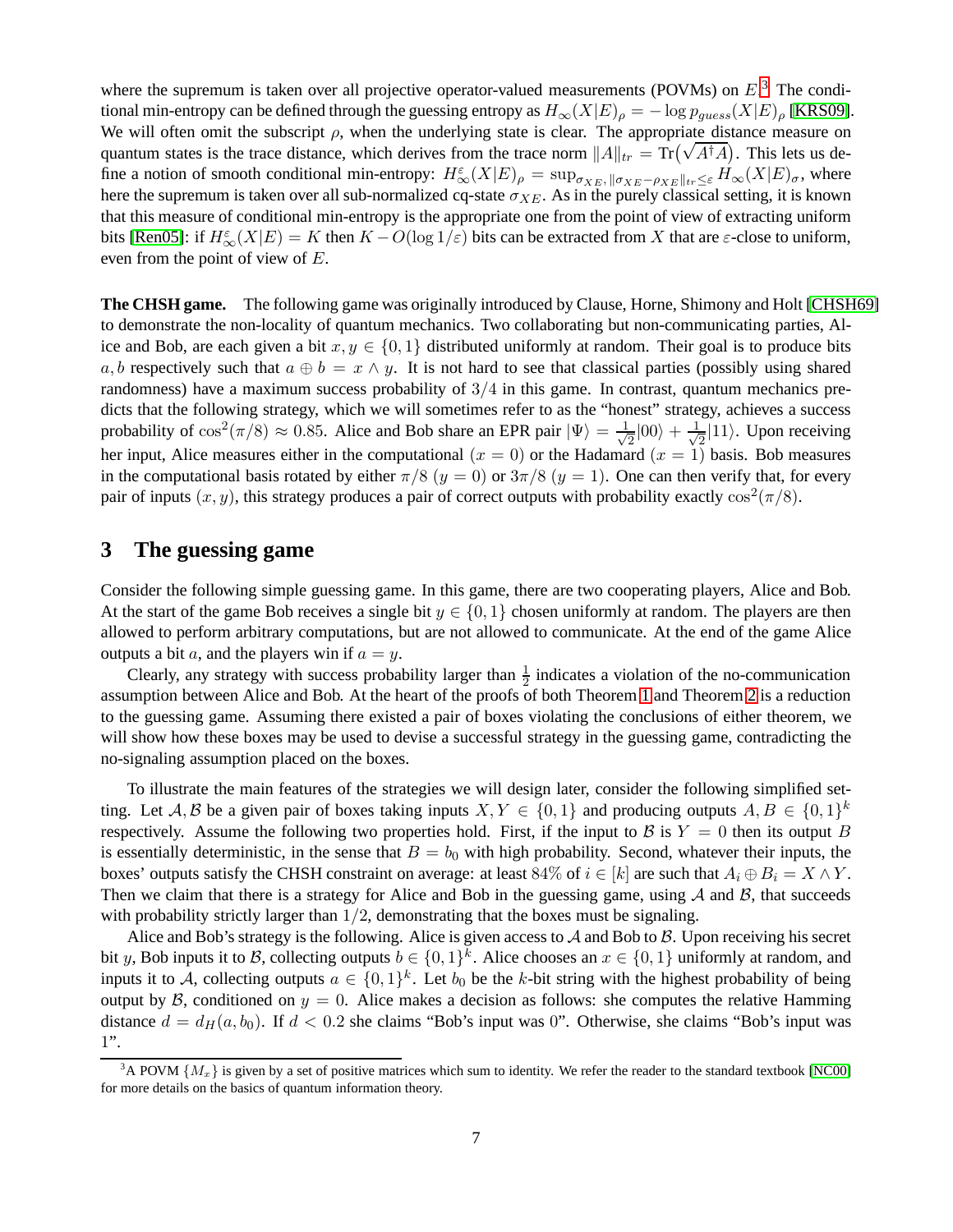By assumption, if Bob's secret bit was  $y = 0$ , then his output is almost certainly  $b_0$ . By the CHSH constraint, independently of her input Alice's output a lies in a Hamming ball of radius  $0.16$  around  $b<sub>0</sub>$ . So in this case she correctly decides to claim "Bob's input was 0".

In the case that Bob's secret bit was  $y = 1$ , the analysis is more interesting. Let b be the actual output of B. Let  $a_0$  and  $a_1$  be A's output in the two cases  $x = 0$  and  $x = 1$  respectively. We claim that the Hamming distance  $d_H(a_0, a_1) \geq 0.68$ . This is because by the CHSH constraint,  $d_H(a_0, b) \leq 0.16$ , while  $d_H(a_1, b) \geq 0.84$ . Applying the triangle inequality gives the lower bound on the distance between  $a_0$  and  $a_1$ . This lower bound is large enough that both  $a_0$  and  $a_1$  cannot lie in the Hamming ball of radius 0.16 around  $b_0$ (observe that this argument makes no use of the actual location of b!). Thus in the case  $y = 1$ , Alice correctly outputs "Bob's input was 1" with probability at least 1/2.

Overall Alice and Bob succeed in the guessing game with probability 3/4, which contradicts no-signaling.

Clearly there is a lot of slack in the above reasoning, since for contradiction it suffices to succeed in the guessing game with any probability strictly greater than  $1/2$ . By being more careful it is possible to allow Bob's output on  $y = 0$  to have more min entropy, as well as allow for a small probability that the boxes' outputs may not satisfy the CHSH constraint:

<span id="page-7-0"></span>**Lemma 5.** *Let*  $\beta, \gamma > 0$  *be such that*  $\gamma + 2\beta < 1/4$ *, and k an integer. Suppose given a pair of boxes* A, B, *taking inputs*  $X, Y \in \{0, 1\}$  *and producing outputs*  $A, B \in \{0, 1\}^k$  *each. Suppose the following conditions hold:*

- *1.* When given input 0, the distribution of outputs of B has low min-entropy: there exists a  $b_0 \in \{0,1\}^k$  such *that*  $Pr(B = b_0 | Y = 0) \ge 1 - \gamma$ *,*
- *2. The boxes' outputs satisfy the CHSH condition, on average:*

$$
\Pr\left(\#\big\{i\in[k],\,A_i\oplus B_i\neq X\wedge Y\big\}\,>\,0.16\,k\,\right)\,\leq\,\beta.
$$

*Then there is a strategy for Alice and Bob, using* A *and* B*, with gives them success probability strictly greater than* 1/2 *in the guessing game.*

*Proof.* Alice and Bob's strategy in the guessing game is as described above. Let  $b_0$  be the  $k$ -bit string that is most likely to be output by B, conditioned on  $y = 0$ .

We first show that, if Bob's input was  $y = 0$ , then Alice claims that Bob had a 0 with probability at least  $1 - \gamma - 2\beta$ . By the first condition in the lemma, Bob obtains the output  $b_0$  with probability at least  $1 - \gamma$ . Moreover, by the second condition the CHSH constraint will be satisfied with probability at least  $1 - 2\beta$  on average over Alice's choice of input, given that Bob's input was  $y = 0$ . Given  $y = 0$ , whatever the input to A the CHSH constraint states that  $d_H(a, b) < 0.16$ . Hence by a union bound Alice will obtain an output string a at relative Hamming distance at most 0.16 from  $b_0$  with probability at least  $1 - \gamma - 2\beta$ .

Next we show that, in case Bob's input in the guessing game is  $y = 1$ , Alice claims that Bob had a 1 with probability at least  $\frac{1}{2}(1-8\beta)$ . Let b' the actual output produced by Bob. By the second condition in the lemma and Markov's inequality, with probability at least  $1 - 4\beta$  the output  $b'$  is such that the CHSH constraint will be satisfied with probability at least  $1 - 4\beta$  simultaneously for both of Alice's possible choices of input.

Suppose this holds. If Alice chooses  $x = 0$  then the CHSH constraint indicates that the corresponding  $a_0$  should be such that  $d_H(a_0, b') \leq 0.16$ , while in case she chooses  $x = 1$  her output  $a_1$  should satisfy  $d_H(a_1, b') \ge 0.84$ . By the triangle inequality,  $d_H(a_0, a_1) \ge 0.68$ : whatever the value of b', only one of  $a_0$  or  $a_1$  can be at distance less than 0.2 from  $b_0$ . By a union bound, with probability at least  $1 - 8\beta$  there is a choice of input for Alice that will make her claim Bob had a 1, and she chooses that input with probability  $1/2$ .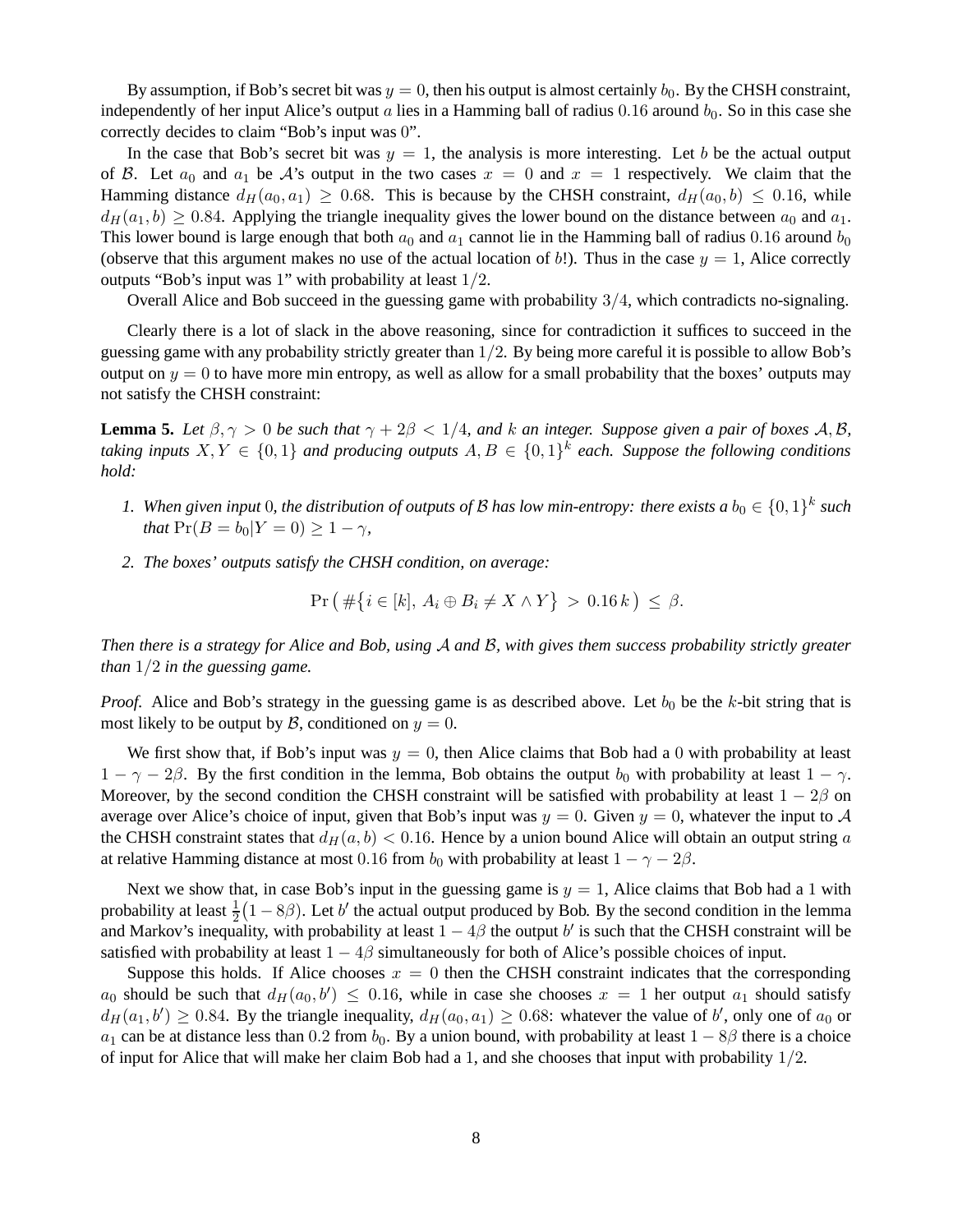The two bounds proven above together show that Alice's probability of correctly guessing Bob's input in the guessing game is at least

$$
p_{succ} \ge \frac{1}{2}(1-2\gamma) + \frac{1}{2}\frac{1-8\beta}{2} = \frac{1}{2} + (\frac{1}{4} - 2\beta - \gamma),
$$

<span id="page-8-0"></span>which is greater than  $1/2$  whenever  $2\beta + \gamma < 1/4$ , proving Lemma [5.](#page-7-0)

# **4 Proof of the main result**

Theorem [1](#page-1-3) asserts that, given any pair  $(A, B)$  of non-signaling boxes, if the outputs of B do not contain much min-entropy (when its inputs are chosen as in Protocol A, described in Figure [2\)](#page-2-0), then the boxes can only satisfy the CHSH constraints imposed in the protocol with small probability.

We prove Theorem [1](#page-1-3) by a reduction to the guessing game introduced in Section [3.](#page-6-0) Suppose that there existed a pair of boxes such that neither of the theorem's conclusions was satisfied. Recall that Protocol A calls for a total of mk uses of the boxes, divided into m blocks of k pairs of identical inputs each. We show that, provided the CHSH constraints are satisfied in all blocks with non-negligible probability, there must exist a special block  $i_0 \in [m]$  in which the boxes' outputs, conditioned on specific past values, have properties close to those required in Lemma [5.](#page-7-0) This lets us carry out a reduction to the guessing game, leading to a contradiction of the no-signaling assumption. The exact properties of the special block that we obtain are described in Claim [6](#page-8-1) below.

**Modeling events in the protocol.** To model the situation, we introduce four sequences of random variables  $X = (X_i), Y = (Y_i), A = (A_i), B = (B_i) \in (\{0,1\}^k)^m$ , where m is the number of blocks of the protocol. X and Y are distributed as in Protocol A, and  $A, B$  are random variables describing the boxes' respective outputs when their inputs are X and Y. For  $i \in [m]$ , let CHSH<sub>i</sub> be the event that  $d_H(A_i \oplus B_i, X_i \wedge Y_i) \leq 0.16$ , and CHSH =  $\bigwedge_i$  CHSH<sub>i</sub>. We will also use the shorthand CHSH<sub> $\lt i$ </sub> =  $\bigwedge_{j\lt i}$  CHSH<sub>j</sub>. Finally, we let  $T_j$  be a random variable denoting the  $j$ -th Bell block, chosen jointly by Alice and Bob at the start of Protocol A.

<span id="page-8-1"></span>**Claim 6.** *There exists a constant*  $C > 1$  *such that the following holds. Let*  $2^{-Cn} < \varepsilon < 1/5$  *and*  $\Delta =$  $10^3 \lceil \log(1/\varepsilon) \rceil$ *. Suppose that (i)*  $H_{\infty}^{\varepsilon}(B|CHSH) \le n$ *, and (ii)*  $\Pr(CHSH) \ge \varepsilon$ *. Let*  $m = C \Delta n$ *. Then for all large enough n there exists an index*  $j_0$  *and a set* G *satisfying*  $Pr(G) \geq \varepsilon^5$  *such that the following hold.* 

 $\bullet$  *B*'s output in the  $j_0$ -th Bell block  $T_{j_0}$  is essentially deterministic:

$$
\forall b \in G, \qquad \Pr(B_{T_{j_0}} = b_{T_{j_0}} | \text{CHSH}_{\leq T_{j_0}}, B_{\leq T_{j_0}} = b_{\leq T_{j_0}}) \geq 0.99,\tag{1}
$$

• The CHSH condition is satisfied with high probability in the  $j_0$ -th Bell block  $T_{j_0}$ :

$$
\forall b \in G, \qquad \Pr(\text{CHSH}_{T_{j_0}}|\text{CHSH}_{
$$

The proof of Claim [6](#page-8-1) mostly follows from an appropriate chained application of Baye's rule, and is given in Appendix [A.](#page-15-10) In order to conclude the proof of Theorem [1](#page-1-3) it remains to show how the special block identified in Claim [6](#page-8-1) can be used to show that boxes A and B satisfying the claim's assumptions may be used successfully in the guessing game.

Consider the following strategy for Alice and Bob in the guessing game. In a preparatory phase (before Bob receives his secret bit y), Alice and Bob run protocol A with the boxes A and B, up to the  $i_0$ -th block (excluded). Bob communicates  $B$ 's outputs up till that block to Alice. Together they check that the CHSH constraint is satisfied in all blocks preceding the  $i_0$ -th; if not they abort. They also verify that Bob's outputs are

 $\Box$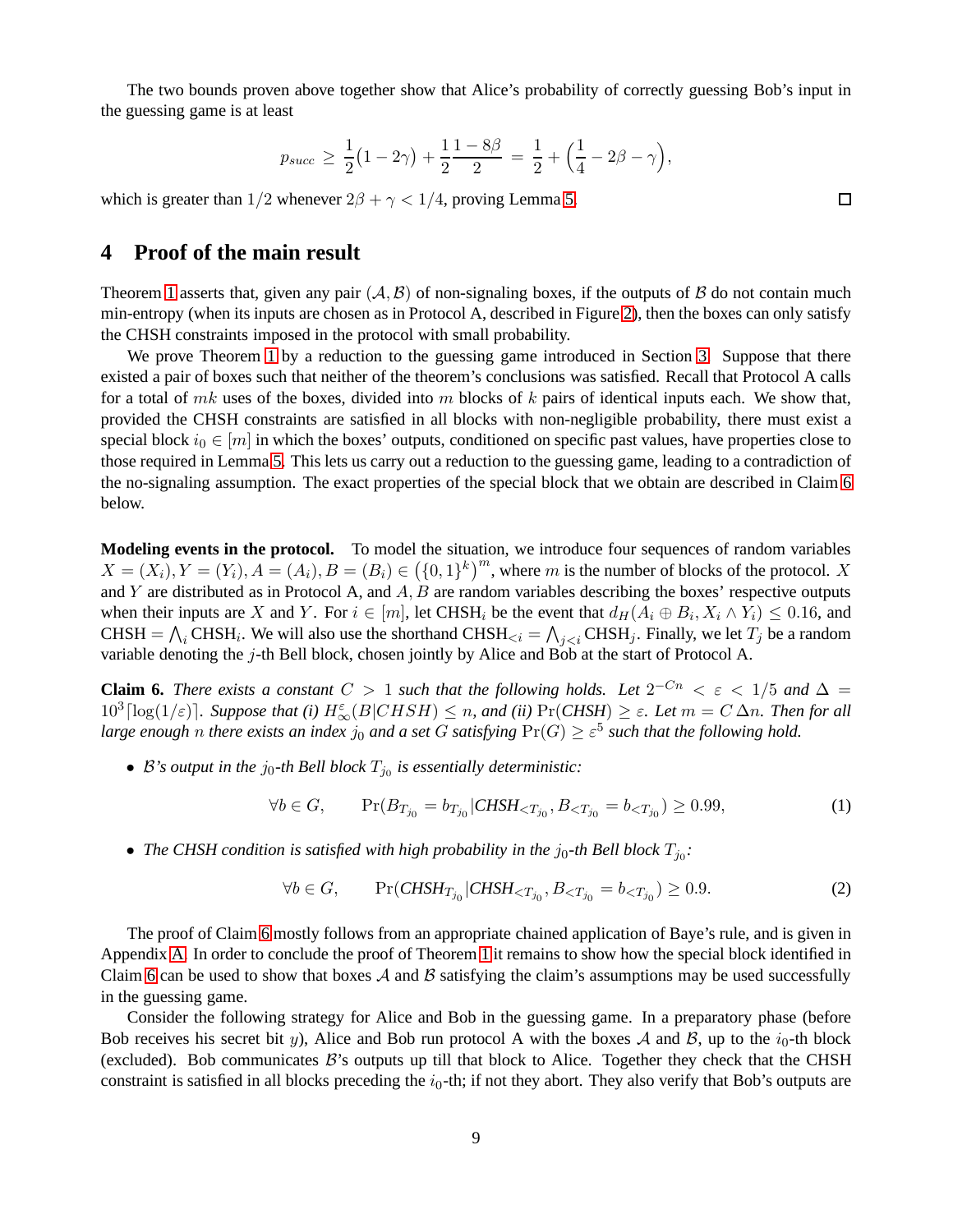the prefix of a string  $b \in G$ ; if not they abort. The guessing game can now start: Alice and Bob are separated and Bob is given his secret input y.

Given the conditioning that Alice and Bob have performed before the game started, once it starts boxes  $A$ and  $\beta$  can be seen to satisfy both conditions of Lemma [5.](#page-7-0) Indeed, since under the input distribution specified in Protocol A B receives a 0 as input in block  $i_0$  with probability at least 1/2, condition 1. in Lemma [5](#page-7-0) holds with  $\gamma = 1/50$  as a consequence of item 1 in Claim [6.](#page-8-1) Condition 2 in Lemma [5](#page-7-0) puts a bound on the probability of the CHSH condition being satisfied under the uniform input distribution. Given that in Protocol A inputs in a Bell block are chosen according to the uniform distribution as well, item 2 from Claim [6](#page-8-1) implies that condition 2 holds with  $\beta = 1/10$ . Since  $\gamma + 2\beta = 0.22 < 1/4$ , Lemma [5](#page-7-0) concludes that the boxes A and B must be signaling in the  $i_0$ -th block, a contradiction. This finishes the proof of Theorem [1.](#page-1-3)

# <span id="page-9-0"></span>**5 Producing random bits secure in the presence of a quantum adversary**

In this section we prove Theorem [2.](#page-3-0) We first give an overview of the proof, describing the main steps, in the next section. The formal proof is given in Section [5.2](#page-11-0)

#### **5.1 Proof overview**

Theorem [2](#page-3-0) is based on Protocol B, a variant of Protocol A which replaces the use of the CHSH game by the following "extended" variant. In this game each box may receive one of four possible inputs, labeled  $(A, 0), (A, 1), (B, 0), (B, 1)$ . An input such as " $(A, 1)$ " to either box means: "perform the measurement that A would have performed in the honest CHSH strategy, in case its input had been a 1". The advantage of working with this game is that there exists an optimal strategy (the one directly derived from the honest CHSH strategy) in which both players always output identical answers when their inputs are equal.

Protocol B follows the same structure as Protocol A. Inputs are divided into groups of  $k = \lceil 10 \log^2 n \rceil$ identical inputs. There are  $m = O(n^{1/\delta} \log^2 n)$  successive blocks, where  $\delta > 0$  is a small parameter. Most blocks use the same input  $(A, 0)$  to both boxes. A random subset  $T \subseteq [m]$  of approximately  $\log^2 n$  blocks are designated as Bell blocks. In such blocks A is given an input at random in  $\{(A, 0), (A, 1)\}\$ , while B is given an input at random in  $\{(A, 0), (B, 0)\}.$ 

As in the proof of Theorem [1](#page-1-3) we will prove Theorem [2](#page-3-0) by contradiction, through a reduction to the guessing game. In the non-adversarial case the crux of the reduction consisted in identifying a special block  $i_0 \in [m]$ in which  $\mathcal{B}'$ 's output B was essentially deterministic, conditioned on past outputs. In the adversarial setting, however, B may be perfectly uniform, and such a block may not exist. Instead, we start by assuming for contradiction that the min-entropy of Bob's output conditioned on Eve's information is small:  $H_{\infty}^{\varepsilon}(B|E) \leq n$ .

Previously in the guessing game Alice tried to guess Bob's secret input  $y \in \{0, 1\}$ . She did so by using her prediction for  $\mathcal{B}$ 's outputs, together with the CHSH constraint and her own box  $\mathcal{A}$ 's outputs. Here we team up Alice and Eve. Alice will provide Eve with some information she obtained in previous blocks of the protocol, and based on that information Eve will attempt to make an accurate prediction for  $\mathcal{B}'$ 's outputs in the special block. Alice will then use that prediction to guess y, using as before the CHSH constraint and her own box  $\mathcal{A}$ 's outputs.

**The reconstruction paradigm.** We would like to show that, under our assumption on  $H_{\infty}^{\varepsilon}(B|E)$ , Eve can perform the following task: accurately predict (part of) B, given auxiliary information provided by Alice. We accomplish this by using the "reconstruction" property of certain extractor constructions originally introduced by Trevisan [\[Tre01\]](#page-15-4). Recall that an extractor is a function which maps a string  $B$  with large min-entropy (conditioned on side information contained in  $E$ ) to a (shorter) string Z that is statistically close to uniform even from the point of view of an adversary holding  $E$ . The reconstruction proof technique proceeds as follows: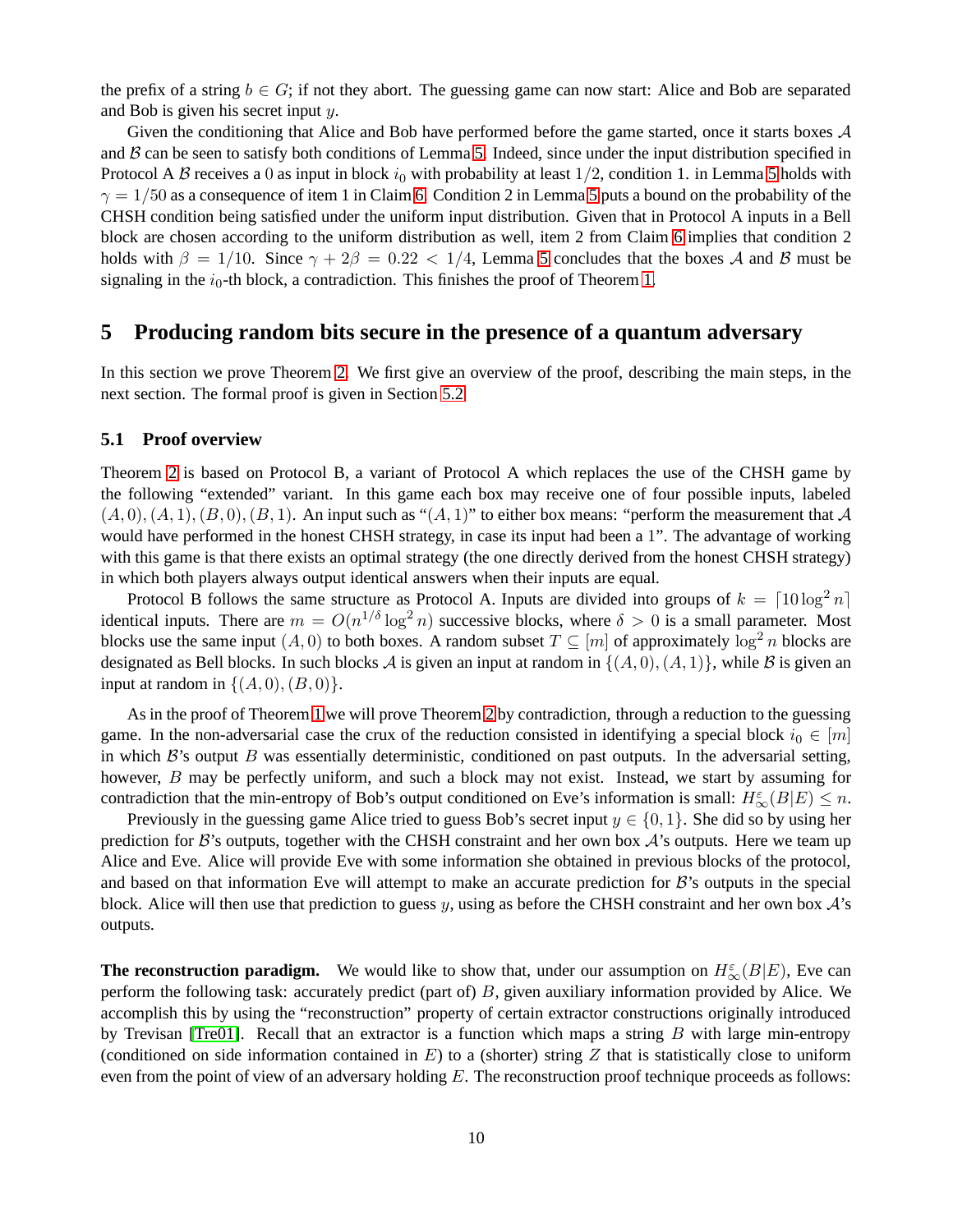#### **Protocol B**

- 1. Let  $\ell$ , C be two integers given as input. Set  $k = \lceil 10 \log^2 \ell \rceil$  and  $m = \lceil C\ell \log^2 \ell \rceil$ .
- 2. Choose  $T \subseteq [m]$  uniformly at random by selecting each position independently with probability  $1/\ell$ .
- 3. Repeat, for  $i = 1, \ldots, m$ :
	- 3.1 If  $i \notin T$ , then
		- 3.1.1 Set  $x = y = (A, 0)$  and choose x, y as inputs for k consecutive steps. Collect outputs  $a, b \in$  $\{0,1\}^k$ .
		- 3.1.2 If  $a \neq b$  then reject and abort the protocol. Otherwise, continue.
	- 3.2 If  $i \in T$ ,
		- 3.2.1 Pick  $x \in \{(A, 0), (A, 1)\}\$  and  $y \in \{(A, 0), (B, 0)\}\$  uniformly at random, and set  $x, y$  as inputs for k consecutive steps. Collect outputs  $a, b \in \{0, 1\}^k$ .
		- 3.2.2 If either  $a = b$  and  $x = y$ , or  $d_H(a, b) \le 0.16$  and  $y = (B, 0)$ , or  $d_H(a, b) \in [0.49, 0.51]$  and  $x = (A, 1)$  and  $y = (A, 0)$  then continue. Otherwise reject and abort the protocol.
- 4. If all steps accepted, then accept.

<span id="page-10-0"></span>Figure 3: Protocol B uses  $O(\log^3 \ell)$  bits of randomness and makes  $O(\ell \log^4 \ell)$  uses of the boxes. Theorem [2](#page-3-0) shows that  $\Omega(\ell^{\gamma})$  bits of randomness are produced, where  $\gamma > 0$  is a constant depending on the security parameter  $\varepsilon$  one wants to achieve.

Suppose an adversary breaks the extractor. Then there exists another adversary who, given a small subset of the bits of the extractor's input as "advice", can reconstruct the *whole* input. Hence the input's entropy must have been at most the number of advice bits given.

For the purposes of constructing extractors, one would then take the contrapositive to conclude that, provided the input has large enough entropy, the extractor's output must be indistinguishable from uniform, thereby proving security. Here we work *directly* with the reconstruction procedure. Suppose that B has low minentropy, conditioned on Eve's side information. If we were to apply an extractor to B in order to extract *more* bits than its conditional min-entropy, then certainly the output would not be secure: Eve would be able to distinguish it from a uniformly random string. The reconstruction paradigm states that, as a consequence, there is a strategy for Eve that successfully predicts the *entire* string B, given a subset of its bits as advice — exactly what is needed from Eve to facilitate Alice's task in the guessing game.

**The** t**-XOR extractor.** At this stage we are faced with two difficulties. The first is that the reconstruction paradigm was developed in the context of classical adversaries, who can repeat predictive measurements at will. Quantum information is more delicate, and may be modified by the act of measuring. The second has to do with the role of the advice bits: since they come from  $\mathcal{B}$ 's output B we need to ensure that, in the guessing game, Alice can indeed provide this auxiliary information to Eve, *without* communicating with Bob.

In order to solve both problems we focus on a specific extractor construction, the  $t$ -XOR extractor  $E_t$  (here t is an integer such that  $t = O(\log^2 n)$ . For our purposes it will suffice to think of  $E_t$  as mapping the mk-bit string B to a string of  $r \ll n$  bits, each of which is the parity of a certain subset of t out of B's mk bits. Which parities is dictated by an extra argument to the extractor, its seed, based on the use of combinatorial designs.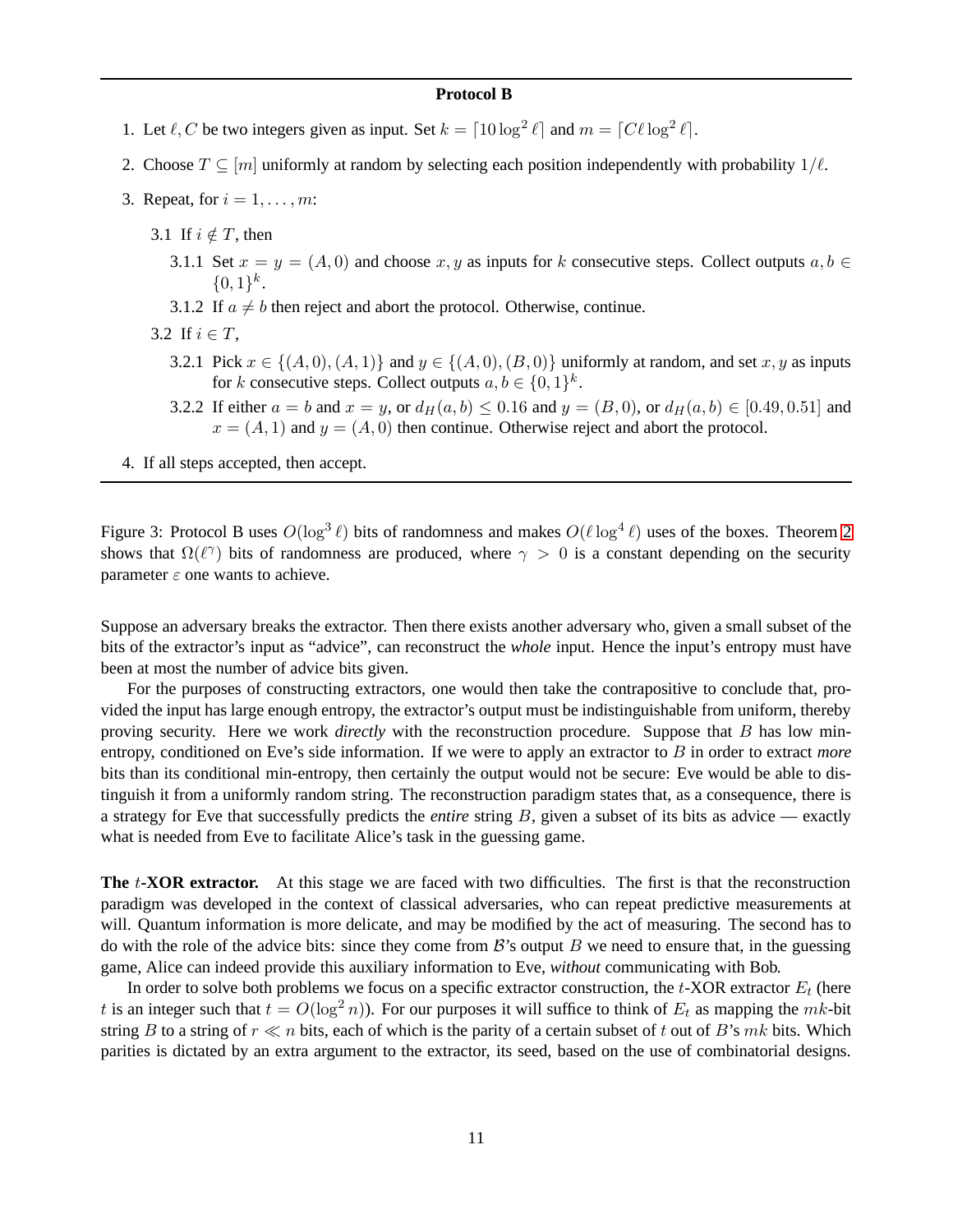Formally,

$$
E_t: \{0,1\}^{mk} \times \{0,1\}^s \to \{0,1\}^r
$$
  
(b, y)  $\mapsto (C_t^1(b, y), \dots, C_t^r(b, y)),$ 

where  $C_t^i(b, y)$  is the parity of a specific subset of t bits of x, depending on both i and y.

Suppose that Eve can distinguish the output of the extractor  $Z = E_t(B, Y)$  from a uniformly random string with success probability  $\varepsilon$ . In the first step of the reconstruction proof, a hybrid argument is used to show that Eve can predict the parity of t bits of B chosen at random with success  $\varepsilon/r$ , given access to the parities of  $O(r)$ other subsets of  $t$  bits of  $B$  as advice. This step uses specific properties of the combinatorial designs.

The next step is the most critical. One would like to argue that, since Eve can predict the parity of a random subset of t of B's bits, she can recover a string that agrees with *most* of the t-XORs of B. One could then appeal to the approximate list-decoding properties of the  $t$ -XOR code in order to conclude that Eve may deduce a list of guesses for the string  $B$  itself. Since, however, Eve is quantum, the fact that she has a measurement predicting *any* t-XOR does not imply she has one predicting *every* t-XOR: measurements are destructive and distinct measurements need not be compatible. This is a fundamental difficulty, which arises e.g. in the analysis of random access codes [\[ANTSV02\]](#page-14-10). To overcome it one has to appeal to a subtle argument due to Koenig and Terhal [\[KT08\]](#page-14-11). They show that without loss of generality one may assume that Eve's measurement has a specific form, called the *pretty-good measurement*. One can then argue that this specific measurement may be refined into one that predicts a guess for the whole list of  $t$ -XORs of  $B$ , from which a guess for  $B$  can be deduced by list-decoding the t-XOR code.

The security of the t-XOR extractor against quantum adversaries was first shown by Ta-Shma [\[TS09\]](#page-15-5), and later improved in [\[DV10,](#page-14-5) [DPRV09\]](#page-14-4). As such, the argument above is not new. Rather, our contribution is to observe that it proves *more* than just the extractor's security. Indeed, summarizing the discussion so far we have shown that, if  $H_{\infty}^{\varepsilon}(B|E) \leq n$ , then there is a measurement on E which, given a small amount of information about B as advice, reconstructs a good approximation to the *whole* string B with success probability  $poly(\varepsilon/r)$ . (This is essentially the statement that is made in Lemma [3.](#page-4-0)) Most crucially, the bits of information required as advice are localized to a small subset of bits of  $B$ , of the order of the number of bits of information Eve initially has about that string. This property holds thanks to the specific extractor we are using, which is *local*: every bit of the output only depends on few bits of the input.

**Completing the reduction to the guessing game.** In the guessing game it is Alice who needs to hand the advice bits to Eve. Indeed, if Bob, holding box  $B$ , was to hand them over, they could leak information about his secret input y: some of the advice bits may fall in blocks of the protocol that occur *after* the special block  $i_0$  in which Bob is planning to use his secret  $y$  as input. This leak of information defeats the purpose of the guessing game, which is to demonstrate signaling between  $A$  and  $B$ .

Hence the "extended" variant of the CHSH game introduced in Protocol B: since in most blocks the inputs to both  $A$  and  $B$  are identical, by the extended CHSH constraint enforced in the protocol their outputs should be identical. The relatively few advice bits needed by Eve occupy a fixed set of positions, and with good probability all Bell blocks will fall outside of these positions, in which case Alice can obtain the advice bits required by Eve directly from A's outputs.

The proof of Theorem [2](#page-3-0) is now almost complete, and one may argue as in Lemma [5](#page-7-0) that Alice and Eve together will be able to successfully predict Bob's secret input in the guessing game, contradicting the nosignaling assumption placed on  $A$  and  $B$ . A more detailed proof of the theorem is given in the next section.

#### <span id="page-11-0"></span>**5.2 Proof of Theorem [2](#page-3-0)**

We proceed to formally prove Theorem [2,](#page-3-0) using Lemma [3](#page-4-0) to perform a reduction to the guessing game (Lemma [3](#page-4-0) is proved in Appendix [B\)](#page-17-0). Protocol B is described in Figure [3.](#page-10-0) It consists of  $m = [C\ell \log^2 \ell]$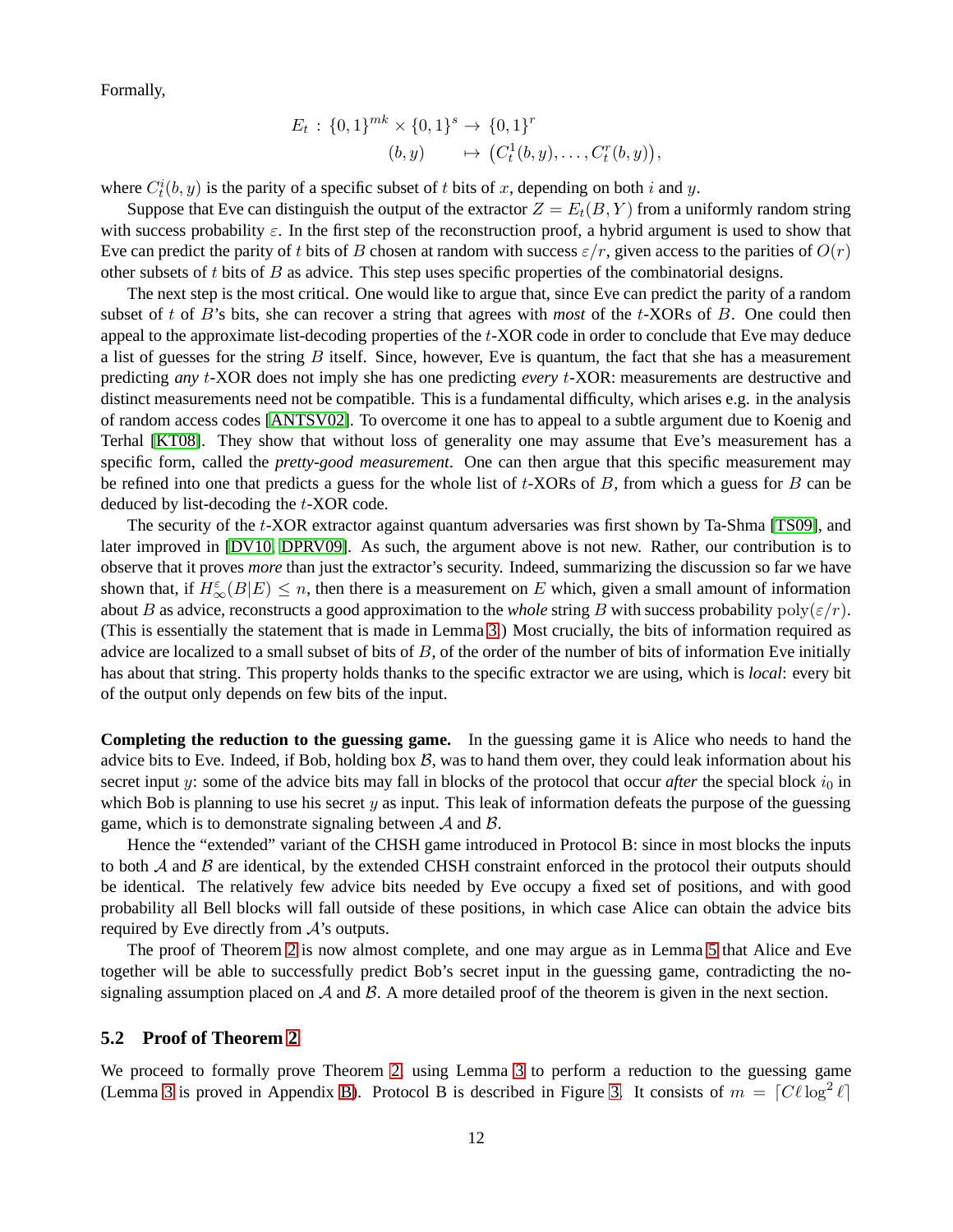blocks of  $k = \lceil 10 \log^2 n \rceil$  rounds each, where C is a large constant,  $\ell = n^{1/\gamma}$  and n is the target amount of min-entropy. Each round of the protocol selects inputs to the boxes coming from the "extended CHSH" game. That game has four questions per party:  $(A, 0), (A, 1), (B, 0), (B, 1)$ . We expect honest boxes to apply the following strategy. They share a single EPR pair, and perform the same measurement if provided the same input. On input  $(A, 0)$  the measurement is in the computational basis, and on input  $(A, 1)$  it is in the Hadamard basis  $\{|+\rangle, |-\rangle\}$ , with the outcome  $|+\rangle$  being associated with the output '0'. On input  $(B, 0)$  the measurement is in the basis  $\{\cos^2(\pi/8)|0\rangle + \sin^2(\pi/8)|1\rangle, \sin^2(\pi/8)|0\rangle - \cos^2(\pi/8)|1\rangle\}$ , with the first vector being associated with the outcome '0'.

**Modeling.** To model the situation, introduce four sequences of random variables  $X = (X_i), Y = (Y_i), A =$  $(A_i), B = (B_i) \in (\{0,1\}^k)^m$ . X and Y are distributed as in protocol B, while A, B are random variables describing the boxes' respective outputs when their inputs are X and Y. For  $i \in [m]$ , let CHSH<sub>i</sub> be the following event:

$$
\text{CHSH}_{i} = \begin{cases} A_{i} = B_{i} & \text{if } X_{i} = Y_{i}, \\ d_{H}(A_{i}, B_{i}) \leq 0.16 & \text{if } Y_{i} = (B, 0), \\ d_{H}(A_{i}, B_{i}) \in [0.49, 0.51] & \text{if } X_{i} = (A, 1) \text{ and } Y_{i} = (A, 0). \end{cases}
$$

Honest CHSH boxes as described above satisfy CHSH<sub>i</sub> with probability  $1 - 2^{-\Omega(k)}$ . Let CHSH =  $\bigwedge_i$ CHSH<sub>i</sub>.

We introduce two new random variables to model the adversary Eve's behavior, when she performs the measurement promised by Lemma [3.](#page-4-0) We use  $E^A = (E_i^A) \in (\{0,1\}^k)^m$  to denote the outcome of that measurement when the required advice bits are the bits  $A_V$  taken from  $A$ 's outputs, and  $E^B = (E_i^B) \in$ in the measurement when the required advice bits are the bits  $B_V$  taken from B's output (here V is a fixed subset  $((0,1)^k)^m$  to denote its outcome when they are the bits  $B_V$  taken from B's output (here V is a fixed subs of  $[km]$  that will be specified later). Let  $G^A$  be the event that  $d_H (E^A, B) < f_e$ , and  $G^B$  the event that  $d_H(E^B, B) < f_e$ , where  $f_e > 0$  is a parameter to be specified later. Let  $j \in T$  be an index that runs over the blocks that have been designated as Bell blocks in the protocol (where T itself is a random variable). Given a Bell block j, let  $G_j^A$  be a boolean random variable such that  $G_j^A = 1$  if and only if either  $d_H(E_j^A, B) < 0.01$ and  $Y_j = (A, 0)$ , or  $d_H(E_j^A, B) < 0.17$  and  $Y_j = (B, 0)$ . Define  $G_j^B$  symmetrically with respect to  $E^B$  instead of  $E^A$ .

We prove Theorem [2](#page-3-0) by contradiction. Assume that both the theorem's conclusions are violated, so that (i)  $H_{\infty}^{\varepsilon}(B'|E) \ge n$ , where B' is a random variable describing the distribution of B's outputs conditioned on CHSH, and Pr (CHSH)  $\leq \varepsilon$ . Here  $\varepsilon = n^{-\alpha}$ , where  $\alpha > 0$  is a parameter.

The first step is to apply Lemma [3](#page-4-0) with  $X = B'$ . The conclusion of the lemma is that there exists a subset  $V \subseteq [km]$  of size  $|V| = O(m^{\gamma} \log^2 m)$  such that, letting  $f_e = 1/(\log mk)$ , we have  $p_s := \Pr(G^B | \text{CHSH}) =$  $\Omega(\varepsilon^7/n^6) = \Omega(n^{-7(\alpha+\gamma)}).$ 

 $G^B$  denotes the event that Eve correctly predicts B on a fraction at least  $1 - f_e$  of positions. Since in Protocol B the Bell blocks form only a very small fraction of the total, a priori it could still be that Eve's prediction is systematically wrong on all Bell blocks, preventing us from successfully using them in the guessing game.

The following claim shows Eve's errors cannot be concentrated in the Bell blocks. The intuition is the following. If  $\mathcal B$ 's input in a Bell block is  $(A, 0)$  then nothing distinguishes this block from most others, so that Eve's prediction has no reason of being less correct than average. However, blocks in which its input is  $(B, 0)$ are distinguished. We rule out the possibility that Eve's errors are concentrated in such blocks by appealing to the no-signaling condition between Eve and A. Indeed, about half of Bell blocks in which  $\mathcal{B}'$ 's input is  $(B, 0)$ are such that  $\mathcal{A}$ 's input for the same block is  $(A, 0)$ : looking only at  $\mathcal{A}$ 's inputs they are indistinguishable from most other blocks. We will argue that, as long as the CHSH constraint is satisfied, Eve might as well have been given the advice bits by Alice, in which case there is no reason for her to make more errors than average in those blocks.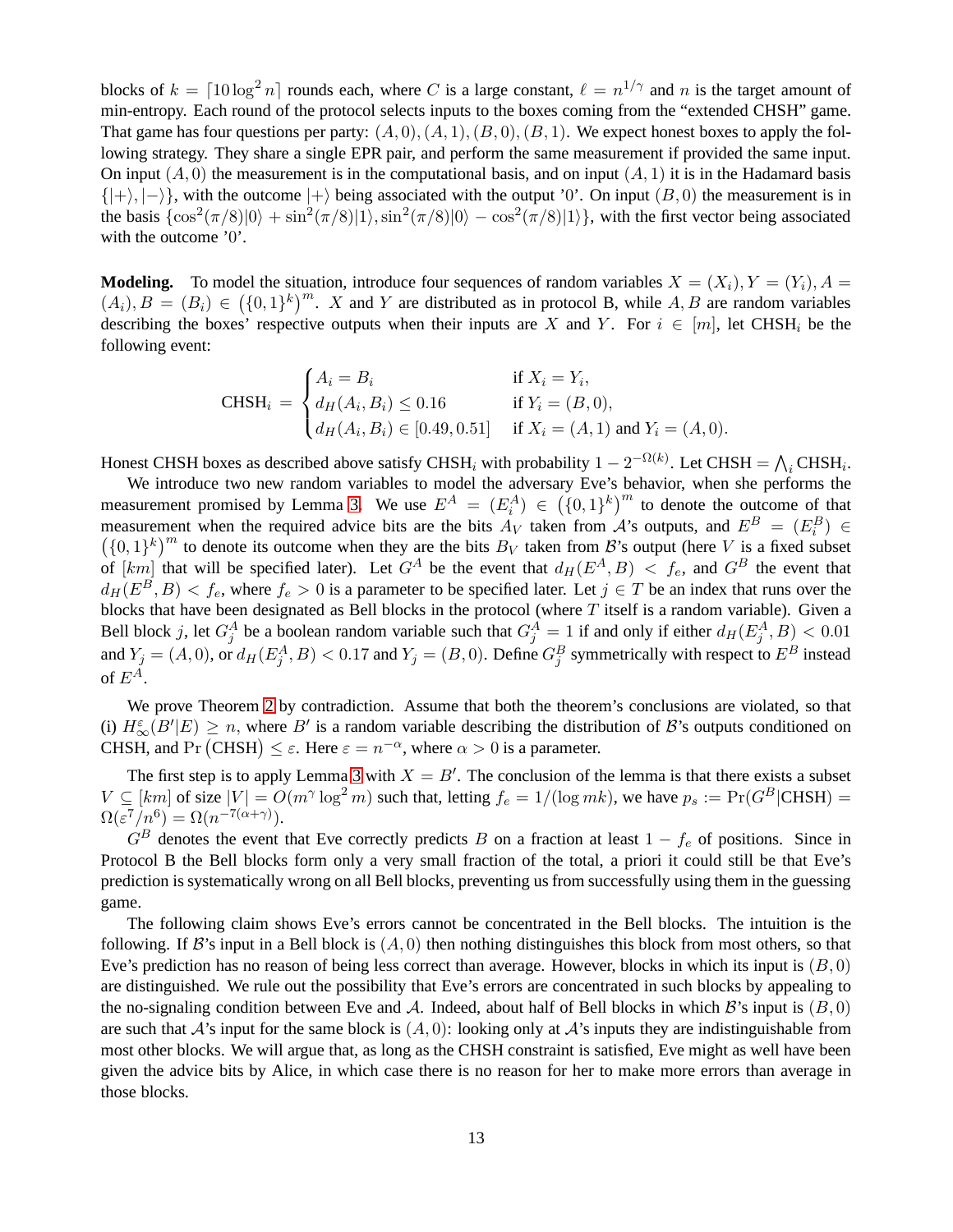<span id="page-13-0"></span>**Claim 7.** Let T be the set of Bell blocks selected in Protocol B. Then there exists a constant  $c_e < 10^{-3}$  such *that the following holds.*

$$
\Pr\left(\mathrm{E}_{j\in T}\left[G_j^A\right]>1-\frac{c_e}{\log n},\, \mathrm{CHSH}\right)\,=\,\Omega(p_s\varepsilon)\,=\,\Omega\big(n^{-8(\alpha+\gamma)}\big).
$$

The proof of Claim [7](#page-13-0) is given in Appendix [A.](#page-15-10) Based on this claim we can show an analogue of Claim [6](#page-8-1) which will let us complete the reduction to the guessing game. Claim [7](#page-13-0) shows that with probability  $\Omega(p_s \varepsilon)$ Eve's prediction will be correct on a fraction at least  $1 - c_e / \log n$  of Bell blocks. Since there are  $O(\log^2 n)$ such blocks in Protocol B, with the same probability Eve only makes errors on a total number  $w_e = O(\log n)$ of Bell blocks. Group the Bell blocks in groups of  $20w_e$  successive blocks, and let k be an index that runs over such groups; there are  $O(\log n)$  of them. Let  $G_k^A$  be the event that Eve's prediction is correct in at least 99% of the Bell blocks in group k:  $G_k^A = 1$  if and only if  $E_{j \sim k} G_j^A \ge 0.99$ , where the average is taken over the Bell blocks comprising group k. By Markov's inequality, it follows from Claim [7](#page-13-0) that  $Pr(\wedge_k G_k^A, \text{CHSH}) = \Omega(p_s \varepsilon)$ .

<span id="page-13-1"></span>**Claim 8.** For all large enough n there exists a Bell block  $j_0 \in T$  such that, in that block, it is highly likely that *both Eve's prediction (when given advice bits from* A*'s output) is correct and the CHSH constraint is satisfied, conditioned on this being so in past iterations:*

$$
\Pr(G_{j_0}^A, CHSH_{j_0}|CHSH_{j
$$

*where*  $k_0$  *is the index of the group containing the j*<sub>0</sub>-th Bell block.

*Proof.* By the chain rule, since there are  $O(\log n)$  groups there will exist a group  $k_0$  in which Eve's prediction is correct, and the CHSH condition is satisfied, with probability at least 0.99, when conditioned on the same holding of all previous groups. Since by definition Eve being correct in the group means that she is correct in 99% of that group's blocks, there is a specific block  $j_0$  in which she is correct with probability at least 0.98.  $\Box$ 

The reduction to the guessing game should now be clear, and follows along the same lines as the proof of Theorem [1](#page-1-3) given in Section [4.](#page-8-0) Alice and Bob run protocol B, including the selection of all Bell blocks T, with the boxes A and B, up to the  $j_0$ -th Bell block (excluded). Bob communicates B's outputs up till that block to Alice. They check that the CHSH constraint is satisfied in all blocks previous to the  $j_0$ -th; if not they abort. The guessing game can now start: Alice and Bob are separated and Bob is given his secret input y. If  $y = 0$  then he chooses  $(A, 0)$  as input to B in the  $j_0$ -th block; otherwise he chooses  $(B, 0)$ . He then completes the protocol honestly. Alice chooses an input  $x \in \{(A, 0), (A, 1)\}\$  at random for the j<sub>0</sub>-th block, and then completes the protocol honestly.

In order to help her guess Bob's input, Alice has access to the eavesdropper Eve. Alice gives the bits  $a_V$ taken from  $\mathcal{A}$ 's output string a as advice bits to Eve. Eve makes a prediction e for Bob's output. Alice checks that the event  $G^A_{\le k_0}$  is satisfied. If not she aborts. If so, by Claim [8](#page-13-1) we know that both CHSH<sub>j0</sub> and  $G^A_{j_0}$  are satisfied with probability at least 0.98, so this must be so with probability at least 0.92 for each of the four possible pair of inputs  $(x, y)$  given to A and B in the  $j_0$ -th block.

Alice makes her prediction as follows: if either  $A$ 's input was  $(A, 0)$  and its output agrees with Eve's prediction on at least a 0.99 fraction of positions (in the  $j_0$ -th block), or A's input was  $(A, 1)$  and its output agrees with Eve's prediction on a fraction of positions that is between 0.48 and 0.52 she claims "Bod had a 0". Otherwise she claims "Bob had a 1".

Clearly if Bob is using  $(A, 0)$  as his input then Alice will predict correctly with probability at least 0.92, since in that case  $G_{j_0}^A$  implies that Eve predicts B's output with at most 1% of error. If he is using  $(B, 1)$  then  $G_{j_0}^A$  implies that Eve's prediction will be within 0.17 relative Hamming distance of B's output in block  $j_0$ . By the CHSH constraint  $A$ 's output must also be within 0.16 of  $B$ 's output, whatever input Alice chooses. Hence  $\mathcal{A}$ 's output is always within 0.43 < 0.49 of  $\mathcal{B}$ 's, meaning Alice will correctly claim Bob had a 1 whenever her input is  $(A, 1)$ . Hence in that case she correctly predicts Bob's input with probability at least  $0.92/2$ .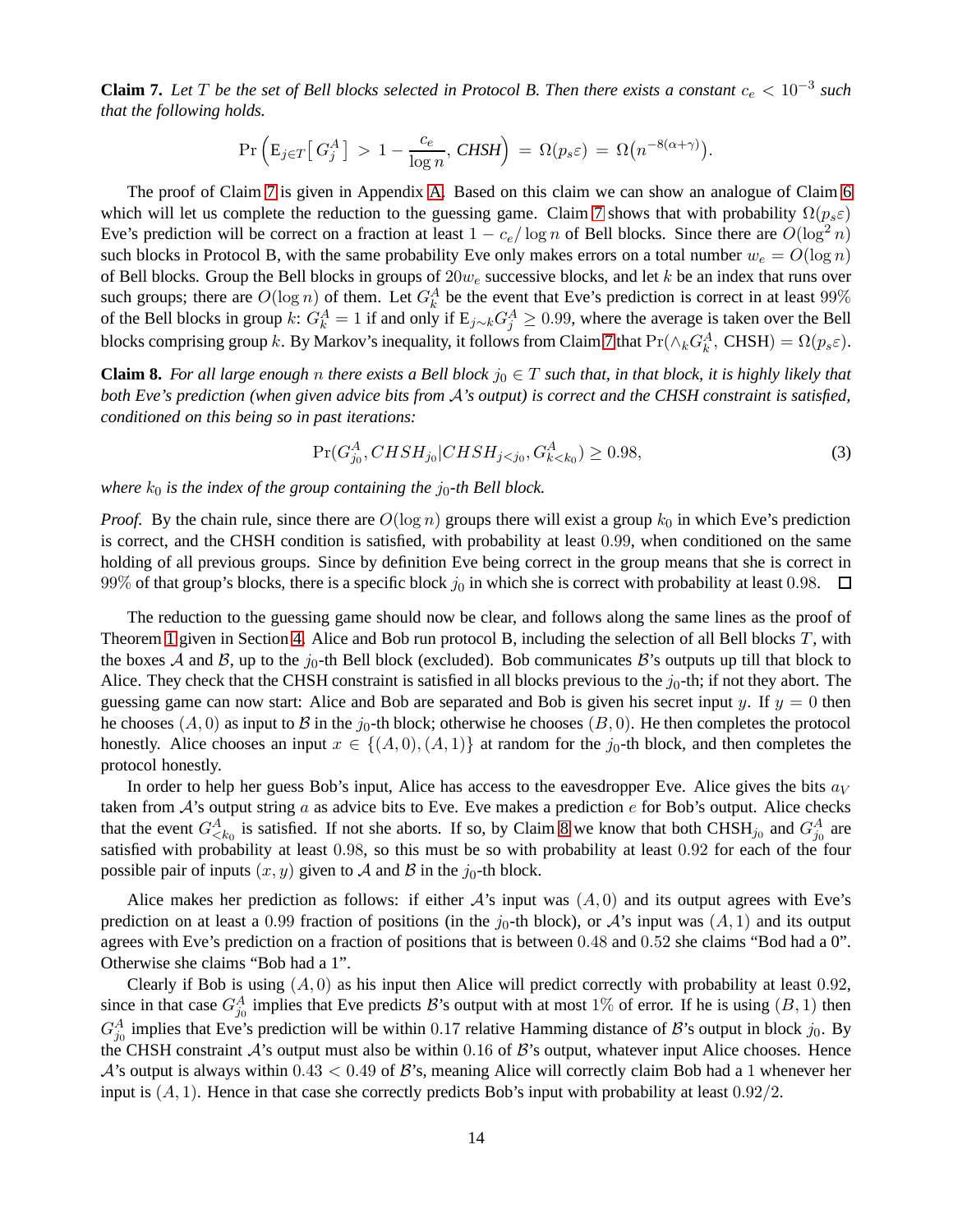Overall, conditioned on Alice not aborting her prediction is correct with probability at least 0.69 over the choice of a random input for Bob, indicating a violation of the no-signaling assumption on the boxes and proving Theorem [2.](#page-3-0)

**Acknowledgments.** We thank Matthew Coudron for useful comments on a preliminary version of this manuscript.

## **References**

- <span id="page-14-10"></span>[ANTSV02] A. Ambainis, A. Nayak, A. Ta-Shma, and U. Vazirani. Dense quantum coding and quantum finite automata. *Journal of the ACM*, 49(4):496–511, 2002.
- <span id="page-14-9"></span>[CHSH69] J. F. Clauser, M. A. Horne, A. Shimony, and R. A. Holt. Proposed experiment to test local hiddenvariable theories. *Phys. Rev. Lett.*, 23:880–884, 1969.
- <span id="page-14-1"></span>[CK11] R. Colbeck and A. Kent. Private randomness expansion with untrusted devices. *Journal of Physics A: Mathematical and Theoretical*, 44(9):095305, 2011.
- <span id="page-14-0"></span>[Col09] R. Colbeck. *Quantum And Relativistic Protocols For Secure Multi-Party Computation*. PhD thesis, Trinity College, University of Cambridge, November 2009.
- <span id="page-14-7"></span>[CR11] R. Colbeck and R. Renner. Free randomness amplification. arXiv:1105.3195, 2011.
- <span id="page-14-4"></span>[DPRV09] A. De, C. Portmann, R. Renner, and T. Vidick. Trevisan's extractor in the presence of quantum side information. *CoRR*, abs/0912.5, 2009.
- <span id="page-14-5"></span>[DV10] A. De and T. Vidick. Near-optimal extractors against quantum storage. In *Proceedings of the 42nd ACM Symposium on Theory of Computing*, pages 161–170, New York, NY, USA, 2010. ACM.
- <span id="page-14-6"></span>[FGS11] S. Fehr, R. Gelles, and C. Schaffner. Security and composability of randomness expansion from Bell inequalities. Manuscript, 2011.
- <span id="page-14-3"></span>[GKK+08] D. Gavinsky, J. Kempe, I. Kerenidis, R. Raz, and R. de Wolf. Exponential separation for oneway quantum communication complexity, with applications to cryptography. *SIAM Journal of Computing*, 38(5):1695–1708, 2008. Preliminary version in *Proc. of STOC 2007*.
- <span id="page-14-2"></span>[GUV07] V. Guruswami, C. Umans, and S. Vadhan. Unbalanced expanders and randomness extractors from parvaresh-vardy codes. In *Proceedings of the Twenty-Second Annual IEEE Conference on Computational Complexity*, pages 96–108, Washington, DC, USA, 2007. IEEE Computer Society.
- <span id="page-14-12"></span>[HR03] T. Hartman and R. Raz. On the distribution of the number of roots of polynomials and explicit weak designs. *Random Structures and Algorithms*, 23(3):235–263, 2003.
- <span id="page-14-13"></span>[IJK06] R. Impagliazzo, R. Jaiswal, and V. Kabanets. Approximately list-decoding direct product codes and uniform hardness amplification. In *Proceedings of the 47th Annual IEEE Symposium on Foundations of Computer Science*, pages 187 –196, oct. 2006.
- <span id="page-14-8"></span>[KRS09] R. König, R. Renner, and C. Schaffner. The operational meaning of min- and max-entropy. *IEEE Transactions on Information Theory*, 55(9):4337–4347, 2009.
- <span id="page-14-11"></span>[KT08] R. König and B. Terhal. The bounded storage model in presence of a quantum adversary. *IEEE Transactions on Information Theory*, 54(2):749–762, 2008.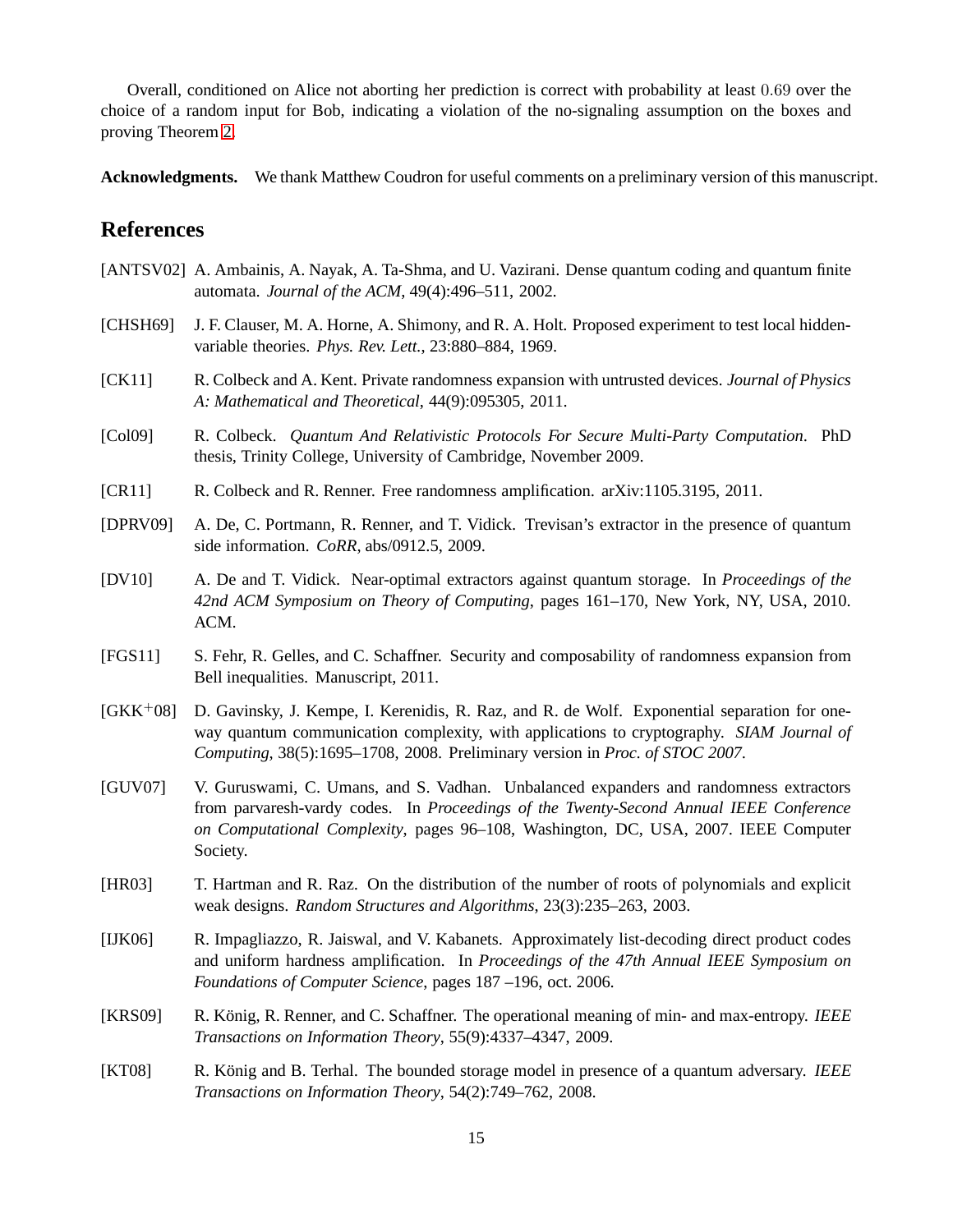- <span id="page-15-9"></span>[NC00] M. Nielsen and I. Chuang. *Quantum Computation and Quantum Information*. Cambridge University Press, 2000.
- <span id="page-15-3"></span>[PAM+10] S. Pironio, A. Acin, S. Massar, A. Boyer De La Giroday, D. N. Matsukevich, P. Maunz, S. Olmschenk, D. Hayes, L. Luo, T. A. Manning, and et al. Random numbers certified by Bell's theorem. *Nature*, 464(7291):10, 2010.
- <span id="page-15-7"></span>[PM11] S. Pironio and S. Massar. Device-independent randomness expansion secure against quantum adversaries. Manuscript, 2011.
- <span id="page-15-8"></span>[Ren05] R. Renner. *Security of Quantum Key Distribution*. PhD thesis, Swiss Federal Institute of Technology Zurich, September 2005.
- <span id="page-15-2"></span>[Sha02] R. Shaltiel. Recent developments in explicit constructions of extractors. *Bulletin of the European Association for Theoretical Computer Science*, 77:67–95, June 2002.
- <span id="page-15-0"></span>[SV84] M. Santha and U. V. Vazirani. Generating quasi-random sequences from slightly-random sources. In *Proceedings of the 25th Annual IEEE Symposium on Foundations of Computer Science*, pages 434–440, 1984.
- <span id="page-15-6"></span>[Ter04] B. Terhal. Is entanglement monogamous? *IBM J. Res. Dev.*, 48:71–78, January 2004.
- <span id="page-15-4"></span>[Tre01] L. Trevisan. Extractors and pseudorandom generators. *Journal of the ACM*, 48:860–879, 2001.
- <span id="page-15-5"></span>[TS09] A. Ta-Shma. Short seed extractors against quantum storage. In *Proceedings of the 41st annual ACM Symposium on Theory of Computing*, pages 401–408, New York, NY, USA, 2009. ACM.
- <span id="page-15-1"></span>[Zuc90] D. Zuckerman. General weak random sources. In *Proceedings of the 31st IEEE Annual Symposium on Foundations of Computer Science*, pages 534–543, 1990.

# <span id="page-15-10"></span>**A Identifying "good" blocks in Protocols A and B**

In this section we prove Claim [6](#page-8-1) and Claim [7,](#page-13-0) which play an analogous role for Theorem [1](#page-1-3) and Theorem [2](#page-3-0) respectively: that of identifying a special iteration of the protocol that will be useful to Alice and Bob in the guessing game.

*Proof of Claim [6.](#page-8-1)* Let BAD' be the set of strings  $b \in (\{0,1\}^k)^m$  such that  $Pr(b|CHSH) > 2^{-n}$ . Assumption (i) together with Claim [4](#page-5-1) show that  $Pr(BAD'|CHSH) \geq \varepsilon$ , so using (ii) we get  $Pr(CHSH|BAD') \geq \varepsilon^2$ . Define BAD to contain only those strings  $b \in BAD'$  such that  $Pr(CHSH|B = b) \geq \varepsilon^2/2$ ; we have  $Pr(BAD) \geq$  $(\varepsilon^2/2) \Pr(BAD') \geq \varepsilon^4/2.$ 

By definition of BAD, using Baye's rule we have that for every  $b = (b_1, \ldots, b_m) \in BAD$ ,

$$
Pr(B = b, \text{CHSH}) = \prod_{i=1}^{m} Pr(B_i = b_i, \text{CHSH}_i | \text{CHSH}_{< i}, B_{< i} = b_{< i}) \ge 2^{-n} \varepsilon^2 / 2.
$$

Taking logarithms on both sides,

$$
\sum_{i=1}^{m} -\log \Pr(B_i = b_i, \text{CHSH}_i | \text{CHSH}_{< i}, B_{< i} = b_{< i}) \le n + 3\log(1/\varepsilon) \le 2n,
$$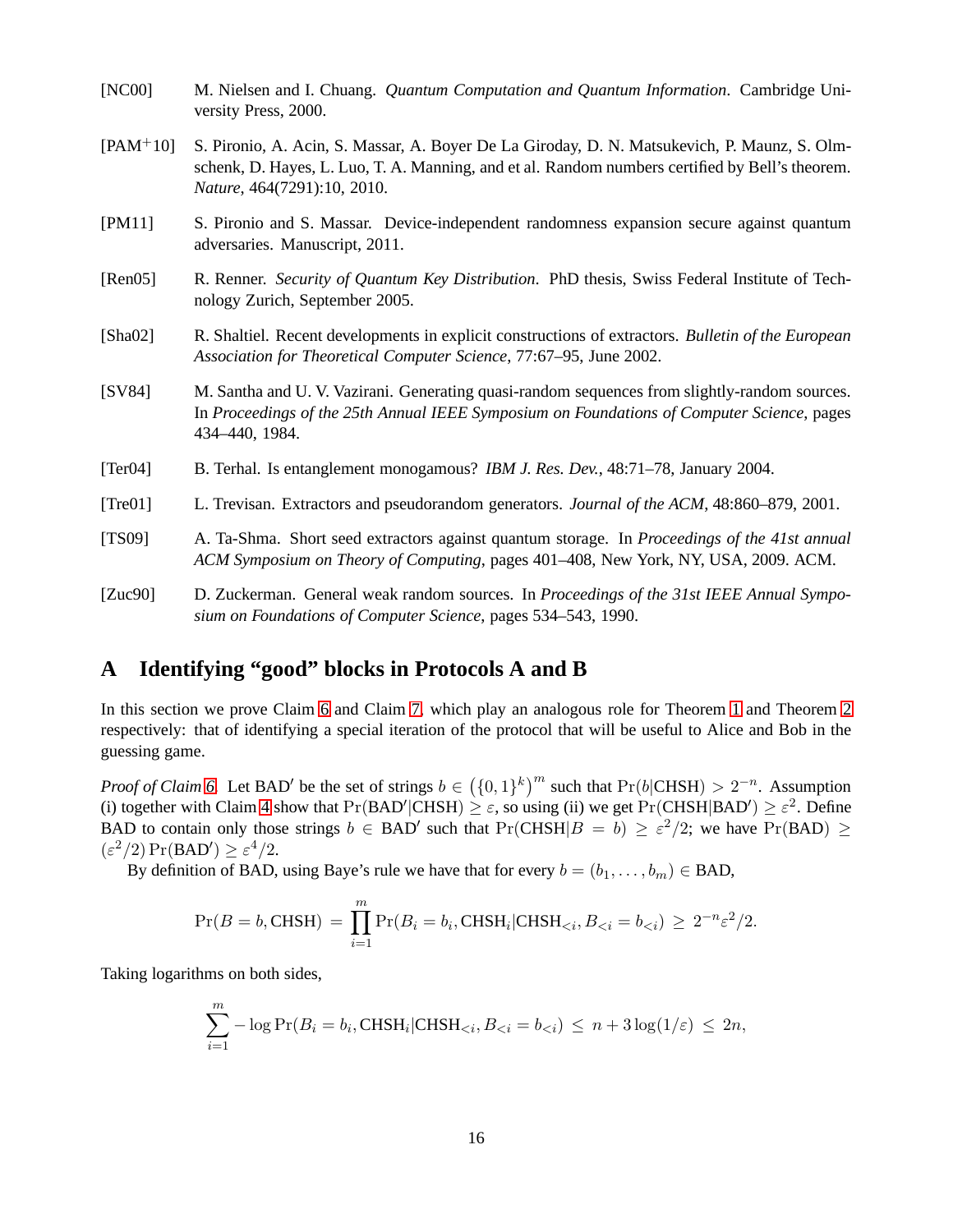assuming as in the statement of the claim that  $\varepsilon$  is not too small. By an averaging argument at least 3/4 of all  $i \in [m]$  are such that a fraction at least 3/4 of all  $b \in$  BAD are such that

<span id="page-16-0"></span>
$$
Pr(B_i = b_i, \text{CHSH}_i | \text{CHSH}_{< i}, B_{< i} = b_{< i}) \ge 2^{-48(n/m)} \ge 2^{-48/C}.\tag{4}
$$

Let S be the set of  $i \in [m]$  such that [\(4\)](#page-16-0) holds for a fraction at least 3/4 of  $b \in$  BAD. S is a fixed subset of blocks of size  $|S| \geq (3/4)m$ .

We apply the same reasoning once more, focusing on the CHSH constraint being satisfied in a Bell block. Let N be a random variable equal to the number of Bell blocks that fall in  $S$ . Since  $S$  is fixed, and each block is chosen to be a Bell block independently with probability  $1/\ell$ , N is concentrated around  $\Delta(|S|/m) \geq \Delta/2$ . By a Chernoff bound, the probability that N is less than  $\Delta/4$  is at most  $e^{-\Delta/16}$ , which given our choice of  $\Delta$ can be neglected in front of the other events we are considering. For the remainder of the proof we assume that  $N \ge C/4$ . Let  $T_i$  be a random variable denoting the index of the j-th Bell block, among those that fall in S. Starting from  $Pr(\text{CHSH}|\text{BAD}) \geq \varepsilon^2/2$  and using Baye's rule as before,

$$
\sum_{j=1}^{N} -\log \Pr(\text{CHSH}_{T_j}|\text{CHSH}_{
$$

By an averaging argument and using our assumed lower bound on N this implies that a fraction at least  $1/2$  of the Bell blocks in Protocol A are such that

<span id="page-16-1"></span>
$$
\Pr(\text{CHSH}_{T_j}|\text{CHSH}_{\langle T_j}, \text{BAD}) \ge \varepsilon^{24/C}.\tag{5}
$$

Let  $T_j \in T \cap S$  be a Bell block for which [\(5\)](#page-16-1) holds. For a fraction at least  $\varepsilon^{24/C}/2$  of  $b \in$  BAD it holds that

<span id="page-16-2"></span>
$$
\Pr(\text{CHSH}_{T_j}|\text{CHSH}_{\leq T_j}, B = b) \geq \varepsilon^{24/C}/2. \tag{6}
$$

By the union bound, at iteration  $T_j$  [\(6\)](#page-16-2) will hold simultaneously with [\(4\)](#page-16-0) for a subset G of BAD of size at least

$$
Pr(G) = Pr(G|BAD) Pr(BAD) \ge (\varepsilon^{24/C}/2 - 1/4)\varepsilon^4/2 \ge \varepsilon^5
$$

given our choice of parameters. By choosing  $C$  large enough, [\(4\)](#page-16-0) implies item 1 in the claim, and [\(6\)](#page-16-2) implies item 2, given the choice of  $\Delta$  made in the claim.  $\Box$ 

*Proof of Claim* [7.](#page-13-0) By definition,  $Pr(G^B) \ge p_s Pr(CHSH) \ge p_s \varepsilon$ . Conditioned on  $G^B$ , by Markov's inequality it must be that  $d_H(E^B, B) < 0.01$  on a fraction at least  $1 - 100f_e$  of blocks in which the input to B was  $(A, 0)$ . Let  $f'_e = 100f_e$ . Let  $\eta = 2^{-10^{-5}}f'_e|T|/(2 \cdot 100^2)$ , and assume C chosen large enough so that  $\eta \leq p_s \varepsilon/6 = \Omega(n^{-8(1+\alpha)})$ . This is possible since |T| is sharply concentrated around  $C \log^2 \ell$  and  $f'_e = \Omega(1/\log \ell).$ 

Among the blocks in which Eve's prediction is correct, nothing distinguishes those Bell blocks in which  $B$ 's input is  $(A, 0)$ : indeed, we may think of those only being designated as Bell blocks after Eve has made her prediction. By a Chernoff bound the probability that more than a fraction  $2f'_e$  of such blocks fall into those for which  $G_j^B$  does not hold is upper-bounded by  $\eta$ . Hence the following holds

$$
\Pr\left(\mathbf{E}_{j\in T:\,Y_j=(A,0)}\,G_j^B > 1 - 2f'_e \middle| G^B\right) \,\geq\, 1 - \eta. \tag{7}
$$

Since V is a fixed subset of  $[km]$  of size  $|V| = O(m^{\gamma} \log^2 m)$ , the probability that any of the randomly chosen  $O(\log^2 \ell)$  Bell blocks intersects it is at most  $O(m^{-1+\gamma} \log^4 m) = O(n^{2-1/\gamma} \log^4 n)$  for large enough n. We assume as in the statement of Theorem [2](#page-3-0) that  $\gamma$  is chosen large enough so that this is much smaller than (our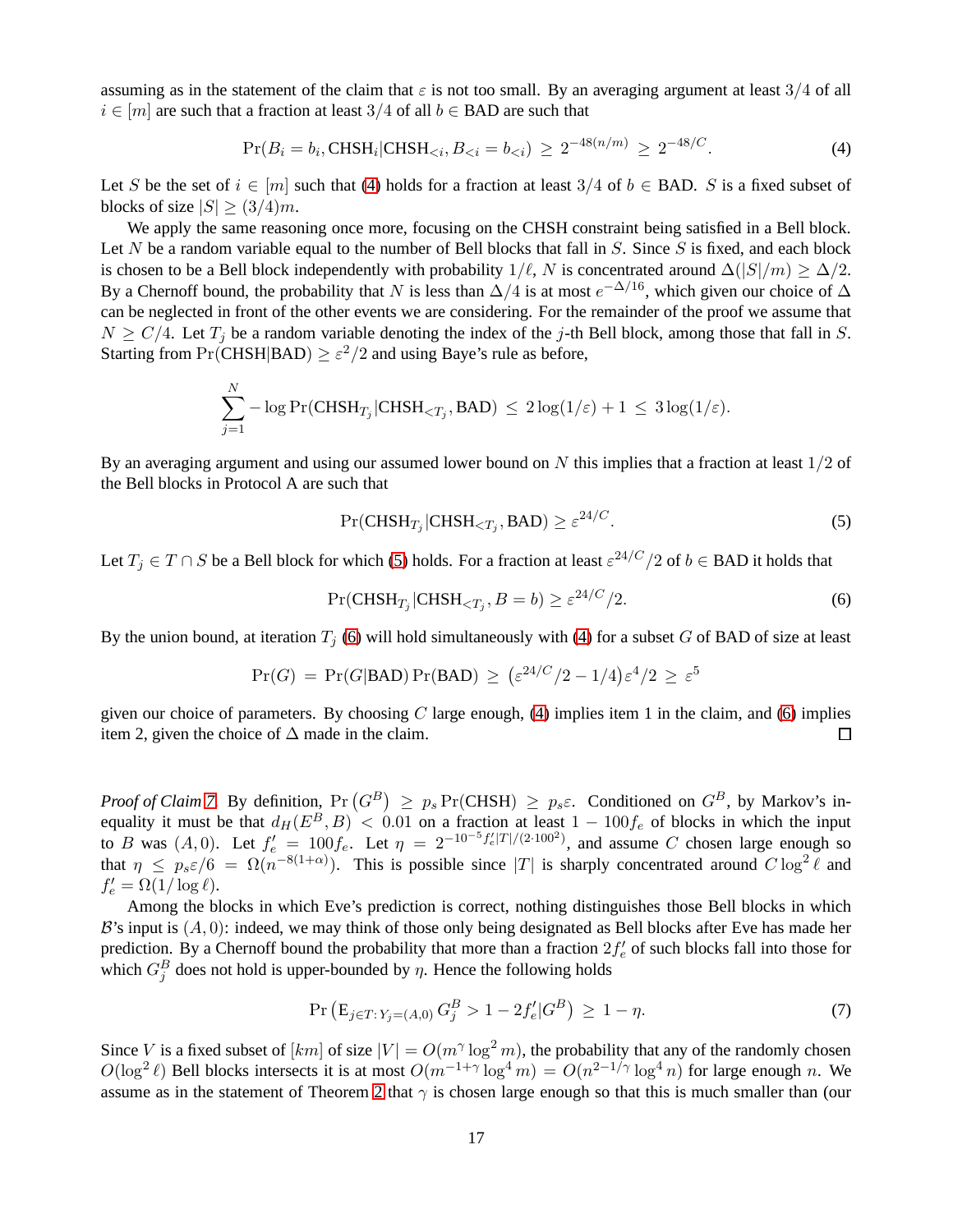upper bound on)  $\eta$ , i.e.  $\gamma < 1/(9 + 8\alpha)$ . For the remainder of the proof we will neglect the chance of this happening.

Conditioning further on CHSH can only blow-up the error by a factor  $1/Pr(CHSH|G^B) \le 1/(p_s \varepsilon)$ . In that case  $G^A = G^B$  (Eve's prediction only depends on the advice bits she is given), so we obtain:

<span id="page-17-1"></span>
$$
\frac{\Pr\left(E_{j\in T:Y_{j}=0}G_{j}^{B} > 1 - 2f_{e}',\text{CHSH}|G^{A}\right)}{\Pr\left(\text{CHSH}|G^{A}\right)} = \Pr\left(E_{j\in T:Y_{j}=(A,0)}G_{j}^{A} > 1 - 2f_{e}'|G^{A},\text{CHSH}\right) \ge 1 - \eta/(p_{s}\varepsilon).
$$
\n(8)

Suppose Eve makes more than a fraction  $5f'_e$  of errors in predicting  $A$ 's output on those Bell blocks in which its input is  $(A, 0)$ . Some of those will later be randomly chosen by Bob as Bell blocks, and by a Chernoff bound with probability at least  $1 - \eta$  the input to B will also be  $(A, 0)$  in at least 40% of those blocks. Whenever this happens, Eve's prediction will be wrong on a total fraction more than  $2f'_e$  of  $\mathcal{B}'s$   $(A, 0)$ -input Bell blocks, contradicting [\(8\)](#page-17-1). Indeed, whenever CHSH holds, if the input to both boxes is  $(A, 0)$  then Eve being correct in predicting  $\mathcal{B}$ 's output is equivalent to her being correct in predicting  $\mathcal{A}$ 's output. Hence the following holds:

$$
\Pr\left(\mathbf{E}_{j\in T:X_j=(A,0)} G_j^A > 1 - 5f'_e, \text{CHSH}|G^A\right) \ge \Pr\left(\mathbf{E}_{j\in T:Y_j=(A,0)} G_j^A > 1 - 2f'_e, \text{CHSH}|G^A\right) - \eta
$$
\n
$$
\ge (1 - \eta/(p_s \varepsilon)) \Pr\left(\text{CHSH}|G^A\right) - \eta
$$
\n
$$
\ge (1 - 2\eta/(p_s \varepsilon)) \Pr\left(\text{CHSH}|G^A\right),\tag{9}
$$

where the last inequality uses  $Pr(CHSH|G^A) \geq p_s \varepsilon$ . As before, since  $G^A \wedge CHSH = G^B \wedge CHSH$ , [\(9\)](#page-17-2) implies the following:

<span id="page-17-3"></span>
$$
\Pr\left(\mathbf{E}_{j\in T:X_j=(A,0)} G_j^B > 1 - 5f'_e | G^B, \text{CHSH}\right) \ge 1 - 2\eta/(p_s \varepsilon). \tag{10}
$$

Next, suppose Eve makes a prediction that is wrong on a fraction at least  $14f'_e$  of the Bell blocks, irrespective of Bob's inputs. Then again with high probability at least  $40\%$  of the inputs to A in those blocks will be  $(A, 0)$ , implying that Eve is wrong on more than a fraction  $5f'_e$  of  $\mathcal{A}$ 's  $(A, 0)$  inputs, and contradicting [\(10\)](#page-17-3). Hence the following is proven just as [\(9\)](#page-17-2) was:

$$
\Pr\left(E_{j\in T} G_j^B > 1 - 14f'_e | G^B, \text{CHSH}\right) \ge 1 - 3\eta/(p_s \varepsilon). \tag{11}
$$

**Hence** 

$$
\Pr\left(\mathbf{E}_{j\in T} G_j^A > 1 - 14f'_e | G^A, \text{CHSH}\right) \ge 1 - 3\eta/(p_s \varepsilon),
$$

which is greater than  $1/2$  given our choice of  $\eta$ . Removing all conditioning, whenever Eve is given advice bits by Alice, it holds that

$$
\Pr\left(\mathbf{E}_{j\in T} G_j^A > 1 - 14f'_e, \text{CHSH}\right) \ge \Omega(p_s \varepsilon).
$$

<span id="page-17-2"></span>

# <span id="page-17-0"></span>**B Proof of Lemma [3](#page-4-0)**

In this appendix we give the proof of Lemma [3.](#page-4-0) The proof crucially uses properties of a specific extractor construction, first shown to be secure in the presence of quantum bounded-storage adversaries in [\[TS09\]](#page-15-5), and in the more general setting of quantum bounded-information adversaries in [\[DPRV09\]](#page-14-4). We first describe the extractor.

### **B.1 The** t**-XOR extractor**

The  $t$ -XOR extractor  $E_t$ , parametrized by an integer  $t$ , follows Trevisan's general extractor construction paradigm [\[Tre01\]](#page-15-4). It is based on two main ingredients, the t-XOR code and a combinatorial design construction due to Hartman and Raz [\[HR03\]](#page-14-12). For us, only the details of the t-XOR code will be important.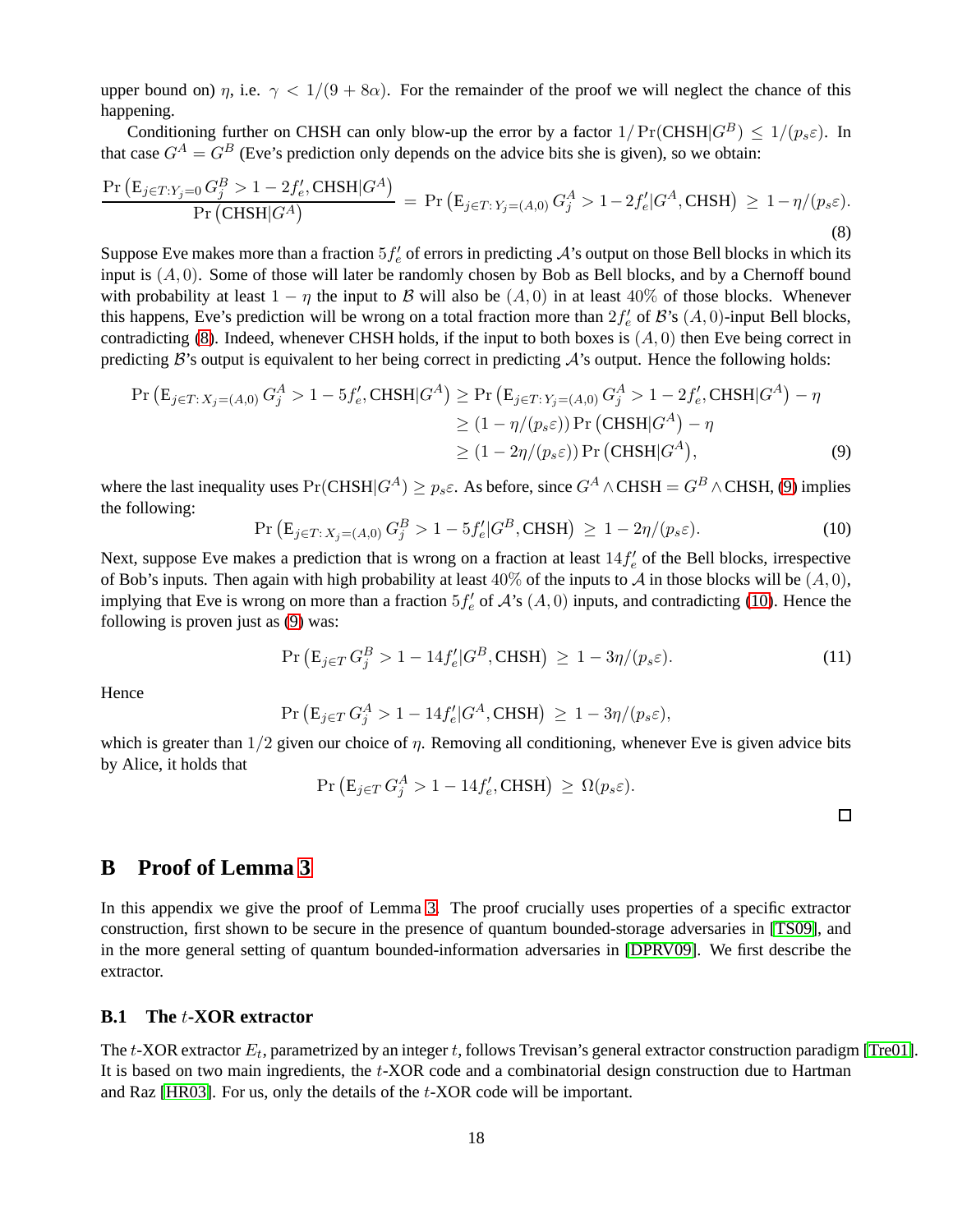**The** t**-XOR code.** Given integers m and  $t \leq m$ , let  $C_t : \{0,1\}^m \to \{0,1\}^{\binom{m}{t}}$  map an m-bit string to the string of parities of all subsets of t out of its  $m$  bits. Two properties of this encoding will be relevant for us. The first is that it is locally computable: each bit of the code only depends on  $t$  bits of the input. The second is that it is approximately list-decodable (we summarize its parameters in Lemma [13](#page-20-0) below).

**Combinatorial designs.** Given integers s, m, r and  $\rho > 0$ , a collection of subsets  $S_1, \ldots, S_r \subseteq [s]$  is called a  $(s, m, r, \rho)$  weak design if for all  $i \in [r]$ ,  $|S_r| = m$  and for all  $j$ ,  $\sum_{i \le j} 2^{|S_i \cap S_j|} \le \rho(r-1)$ . For our purposes it will suffice to note that Hartman and Raz [\[HR03\]](#page-14-12) proved the existence of a  $(s, m, r, 1 + \gamma)$  design for every  $m, 0 < \gamma < 1/2, s = O(m^2 \log 1/\gamma)$  and  $r > s^{\Omega(\log s)}$ .

**The** t**-XOR extractor.** We define the extractor that we will use in the proof of Lemma [3.](#page-4-0)

**Definition 9.** Let  $m, r, t, s$  be given integers such that  $t = O(\log m)$  and  $s = O(\log^4 n)$ . Then  $E_t$  :  $\{0,1\}^m \times \{0,1\}^s \to \{0,1\}^r$  maps  $(x, y) \in \{0,1\}^m \times \{0,1\}^s$  to  $C_t(x)_{y_{S_1}}, \ldots, C_t(x)_{y_{S_r}},$  where  $(S_1, \ldots, S_r)$ is a  $(s, t \log m, r, 5/4)$  design and  $y_{S_i}$  designates the bits of  $y$  indexed by  $S_i$ , interpreted as a t-element subset *of* [m]*.*

While, as shown in Corollary 5.11 in [\[DPRV09\]](#page-14-4),  $E_t$  is a strong extractor with good parameters, we will not use this fact directly. Rather, we will use specific properties that arise from the "reconstruction paradigm"-based *proof* that it is an extractor secure against quantum adversaries, and one may argue that Lemma [3](#page-4-0) is implicit in the proof of security of  $E_t$  given in [\[DPRV09\]](#page-14-4). Since it does not follow directly from the mere statement that  $E_t$  is an extractor, we give more details here. We will show the following lemma, which is more general than Lemma [3.](#page-4-0)

<span id="page-18-0"></span>**Lemma 10.** Let  $m, r, t$  be integers such that  $t = O(\log^2 m)$  and  $\epsilon > 0$ . Let  $\rho_{XE}$  be a cq-state such that X is a *random variable distributed over* m*-bit strings. Let* U<sup>r</sup> *be uniformly distributed over* r*-bit strings, and suppose that*

<span id="page-18-1"></span>
$$
\|\rho_{Ext(X,Y)E} - \rho_{U_r} \otimes \rho_E\|_{tr} > \varepsilon,\tag{12}
$$

*i.e. an adversary Eve holding register* E *can distinguish the output of the extractor from a uniformly random r*-bit string. Then there exists a fixed subset  $V \subseteq [m]$  of size  $|V| = O(tr)$  such that, given the string  $X_V$  as *advice, with probability at least*  $\Omega(\varepsilon^2/r^2)$  *over the choice of*  $x \sim p_X$  *and her own randomness Eve can output a* list of  $\ell = O(r^4/\varepsilon^4)$  strings  $\tilde{x}^1, \ldots, \tilde{x}^\ell$  such that there is an  $i \in [\ell], d_H(\tilde{x}^i, x) \le (2/t) \ln(4r/\varepsilon)$ .

It is not hard to see why Lemma [10](#page-18-0) implies Lemma [3.](#page-4-0) First note that if  $r$  is chosen in Lemma 10 so that  $r > 2H_{\infty}^{\varepsilon}(X|E)$  then the assumption [\(12\)](#page-18-1) is automatically satisfied.<sup>[4](#page-18-2)</sup> The conclusion of Lemma [3](#page-4-0) then follows from that of Lemma [10](#page-18-0) by having Eve output a random string out of her  $\ell$  predictions, and choosing  $t = \Omega(\log^2 m)$  to ensure that  $\left(\frac{2}{t}\right) \ln\left(\frac{4r}{\epsilon}\right) \leq \frac{1}{\log m}$ .

In the remainder of this section we sketch the proof of Lemma [10.](#page-18-0) The first step, explained in Section [B.2,](#page-19-0) consists in using a hybrid argument to show that, given  $(12)$ , Eve can predict a random t-XOR of X's bits with reasonable success probability, given sufficiently many "advice bits" about  $X$ . In the second step, detailed in Section [B.3,](#page-19-1) we show using an argument due to Koenig and Terhal [\[KT08\]](#page-14-11) that this implies the adversary can in fact recover most  $t$ -XORs of  $X$ , simultaneously. Finally, in Section [B.4](#page-20-1) we use the list-decoding properties of the XOR code to show that as a consequence the adversary can with good probability produce a string that agree with  $X$  on a large fraction of coordinates.

<span id="page-18-2"></span><sup>&</sup>lt;sup>4</sup>The extra randomness coming from the seed of the extractor will be small, as its size can be taken to be  $s = O(\log^4 m)$ .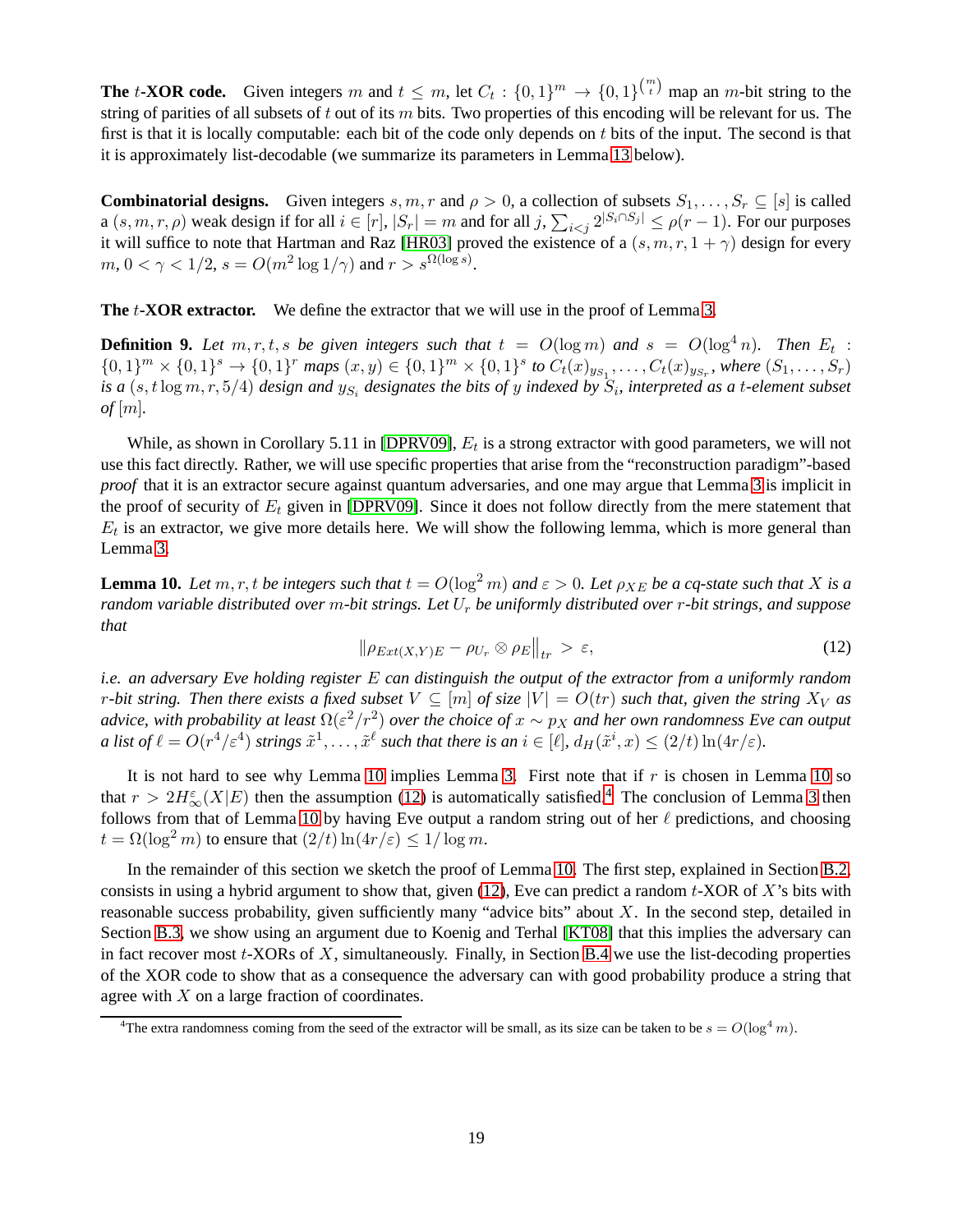#### <span id="page-19-0"></span>**B.2 The hybrid argument**

Suppose that [\(12\)](#page-18-1) holds. Proposition 4.4 from [\[DPRV09\]](#page-14-4) shows that a standard hybrid argument, together with properties of Trevisan's extractor (specifically the use of the seed through combinatorial designs), can be used to show the following claim.

**Claim 11.** *There exists a subset*  $V \subseteq [m]$  *of size*  $|V| = O(tr)$  *such that, given the bits*  $X_V$ *, Eve can predict a random t-XOR of the bits of* X *with advantage*  $\varepsilon/r$ *. Formally,* 

<span id="page-19-2"></span>
$$
\left\|\rho_{C_t(X)_YYVE}-\rho_{U_1}\otimes\rho_Y\otimes\rho_{VE}\right\|_{tr}>\frac{\varepsilon}{r},\tag{13}
$$

where Y is a random variable uniformly distributed over  $\left[\binom{m}{t}\right]$  and V is a register containing the bits of X *indexed by V.* 

#### <span id="page-19-1"></span>**B.3 Recovering all** t**-XORs.**

The next step in the proof of Lemma [10](#page-18-0) is to argue that Eq. [\(13\)](#page-19-2) implies that an adversary given access to  $E' = VE$  can predict not only a random XOR of X, but a string Z of length  $\binom{m}{t}$  such that Z agrees with the string  $C_t(X)$  of all t-XOR's of X in a significant fraction of positions. Classically this is trivial, as one can just repeat the single-bit prediction procedure guaranteed by  $(13)$  for all possible choices Y of the t bits whose parity one is trying to compute. In the quantum setting it is more tricky. We will follow an argument from [\[KT08\]](#page-14-11) showing that [\(13\)](#page-19-2) implies that there is a single measurement, independent of Y, that one can perform on  $E$  and using the (classical) result of which one can predict the bits  $C_t(X)_Y$  with good success on average (over the measurement's outcome and the choice of  $Y$ ).

<span id="page-19-5"></span>**Claim 12.** *Suppose* [\(13\)](#page-19-2) *holds. Then there exists a measurement*  $\mathcal{F}$ , with outcomes in  $\{0, 1\}^m$ , such that

<span id="page-19-3"></span>
$$
\Pr_{x \sim p_X, y \sim U_{t \log m}} \left( C_t(x)_Y = C_t(\mathcal{F}(VE))_y \right) \ge \frac{1}{2} + \frac{\varepsilon^2}{4r^2},\tag{14}
$$

*where*  $\mathcal{F}(VE)$  *denotes the outcome of*  $\mathcal{F}$  *when performed on the cq-state*  $\rho_{VE}$ *.* 

*Proof.* Our argument closely follows the proof of Theorem III.1 from [\[KT08\]](#page-14-11). Given an arbitrary cq-state  $\rho_{ZO}$ , define the non-uniformity of  $Z$  given  $Q$  as

$$
d(Z \leftarrow Q) := \left\| \rho_{ZQ} - \rho_{U_z} \otimes \rho_Q \right\|_{tr}.
$$

Let  $\rho_x$  denote the state contained in registers VE, conditioned on  $X = x$ . For a fixed string y, define two states

$$
\rho_0^y := \sum_{x: \, C_t(x)_y = 0} p_X(x) \, \rho_x \qquad \text{and} \qquad \rho_1^y := \sum_{x: \, C_t(x)_y = 1} p_X(x) \, \rho_x.
$$

Then, by definition  $d(C_t(X)_y \leftarrow VE) = ||\rho_0^y - \rho_1^y||$  $\left\{ \begin{array}{l} y \\ y \end{array} \right\}$  is the adversary's maximum success probability in distinguishing those states  $\rho_x$  which correspond to an XOR of 0 from those which correspond to an XOR of 1. Let  $\mathcal{E}_y = \{E_y^0, E_y^1\}$  be the pretty good measurement corresponding to the pair of states  $\{ \rho_0^y \}$  $y_0^y, \rho_1^y$  $\begin{array}{c} y \\ 1 \end{array}$ :

$$
E_y^0 = \rho_{VE}^{-1/2} \rho_0^y \rho_{VE}^{-1/2} \quad \text{and} \quad E_y^1 = \rho_{VE}^{-1/2} \rho_1^y \rho_{VE}^{-1/2},
$$

where  $\rho_{VE} = \sum_{x} P_X(x) \rho_x$ . Lemma 2 from [\[KT08\]](#page-14-11) (more precisely, Eq. (19)), shows that the following holds as a consequence of [\(13\)](#page-19-2):

<span id="page-19-4"></span>
$$
\sqrt{\mathbf{E}_y \big[2\,d\big(C_t(X)_y \leftarrow \mathcal{E}^y(VE)\big)\big]} + d\big(C_t(X)_Y \leftarrow Y\big) > \frac{\varepsilon}{r},\tag{15}
$$